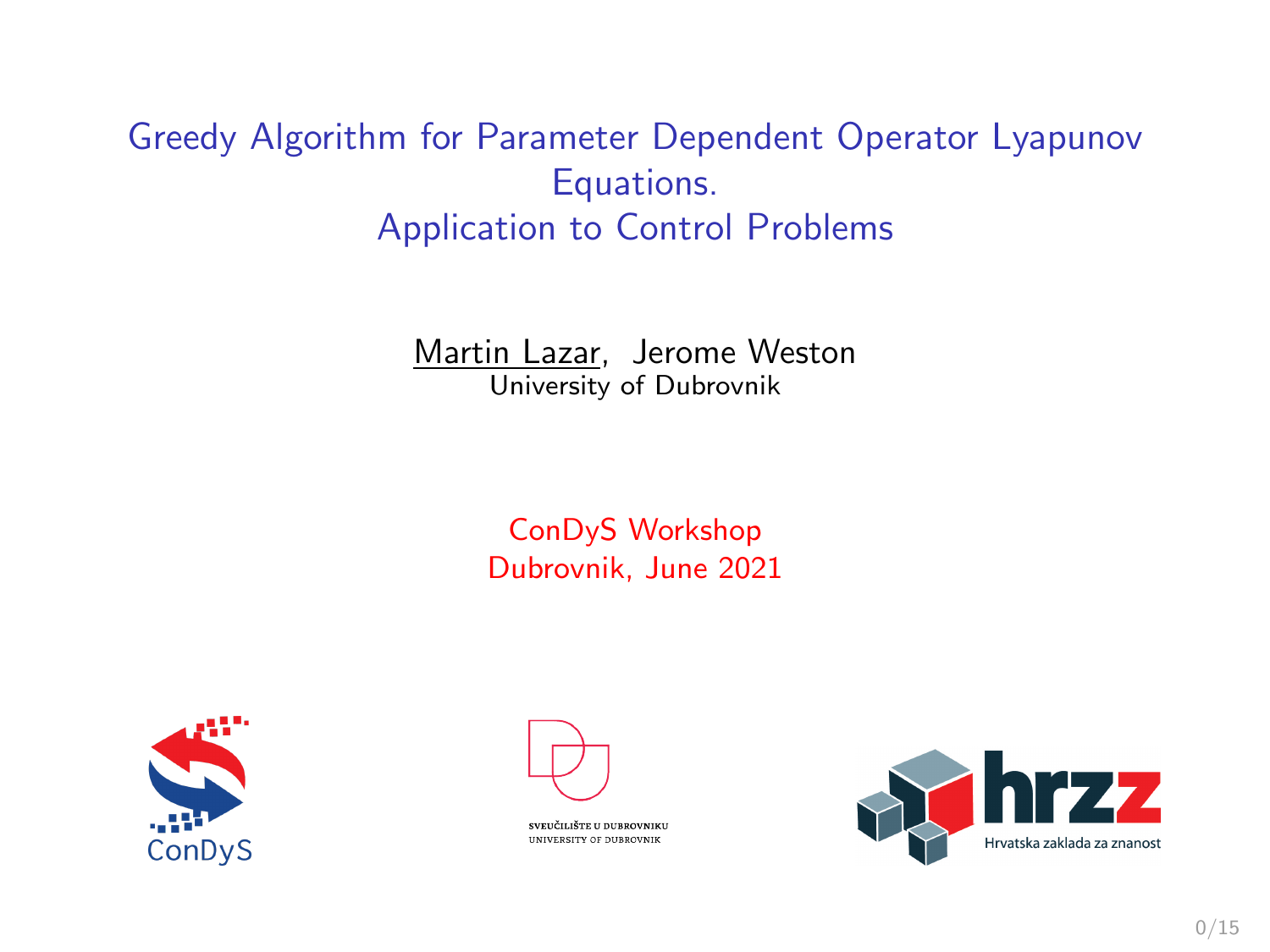# Table of Contents

[Problem formulation](#page-2-0)

[Greedy methods](#page-4-0)

[Implementation](#page-11-0)

[Application to control theory](#page-16-0)

[Numerical examples](#page-20-0)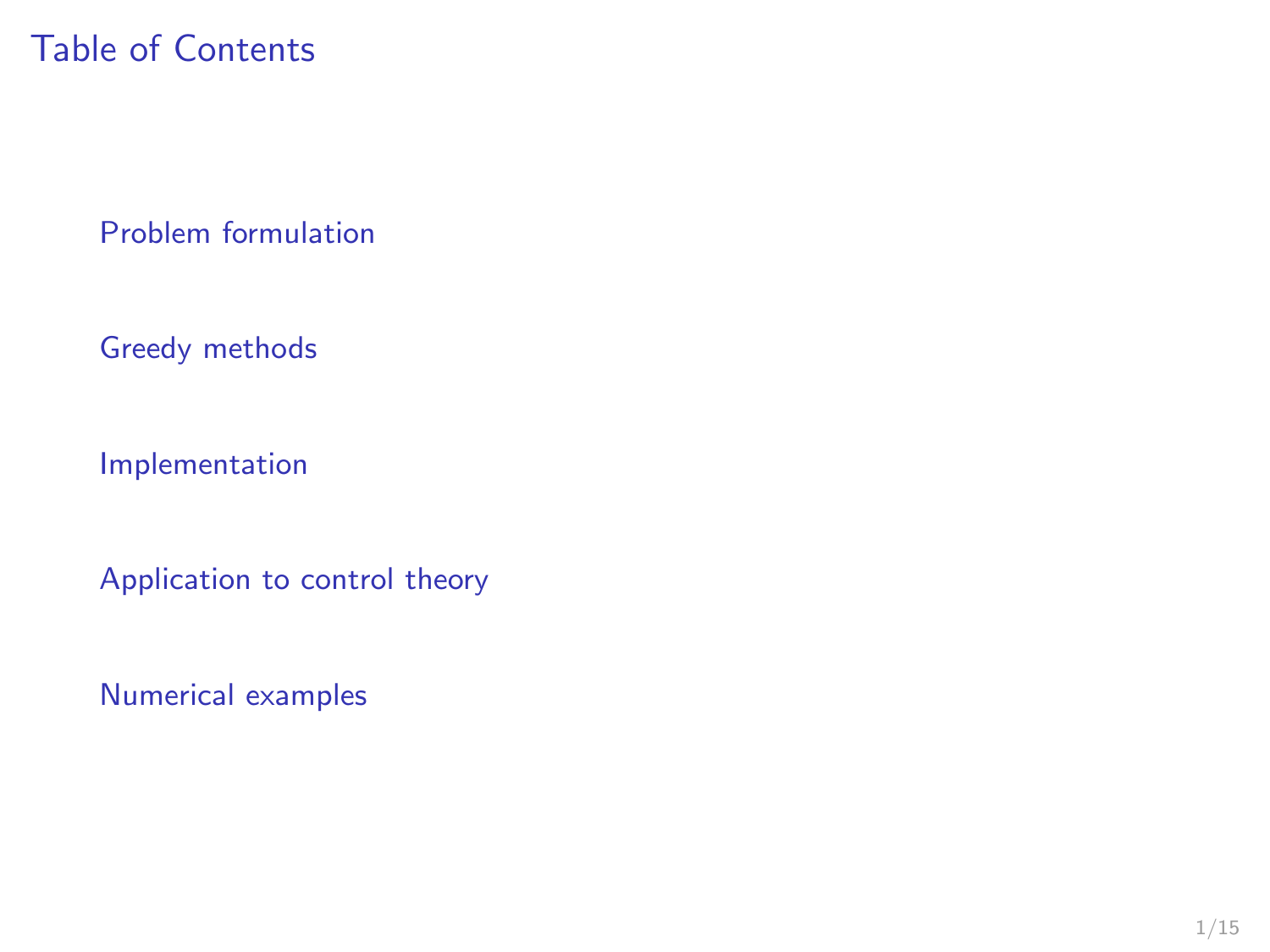<span id="page-2-0"></span>We consider a family of parameter-dependent operator Lyapunov equations

<span id="page-2-1"></span>
$$
A_{\nu}P_{\nu} + P_{\nu}A_{\nu}^* = -Q_{\nu}
$$
 (OLE<sub>ν</sub>)

- $\triangleright$   $\nu$  a parameter ranging over compact set  $\mathcal{N} \subseteq \mathbf{R}^d$
- $\blacktriangleright$   $A_{\nu}$  an unbounded operator on a Hilbert space X
- $\triangleright$   $Q_{\nu}$  a bounded operator on X,  $Q_{\nu}$  > 0
- $\blacktriangleright$   $P_{\nu}$  the solution

### The goal:

- to find an efficient algorithm for solving  $(OLE_{\nu})$  $(OLE_{\nu})$  $(OLE_{\nu})$  for a wide range of parameters.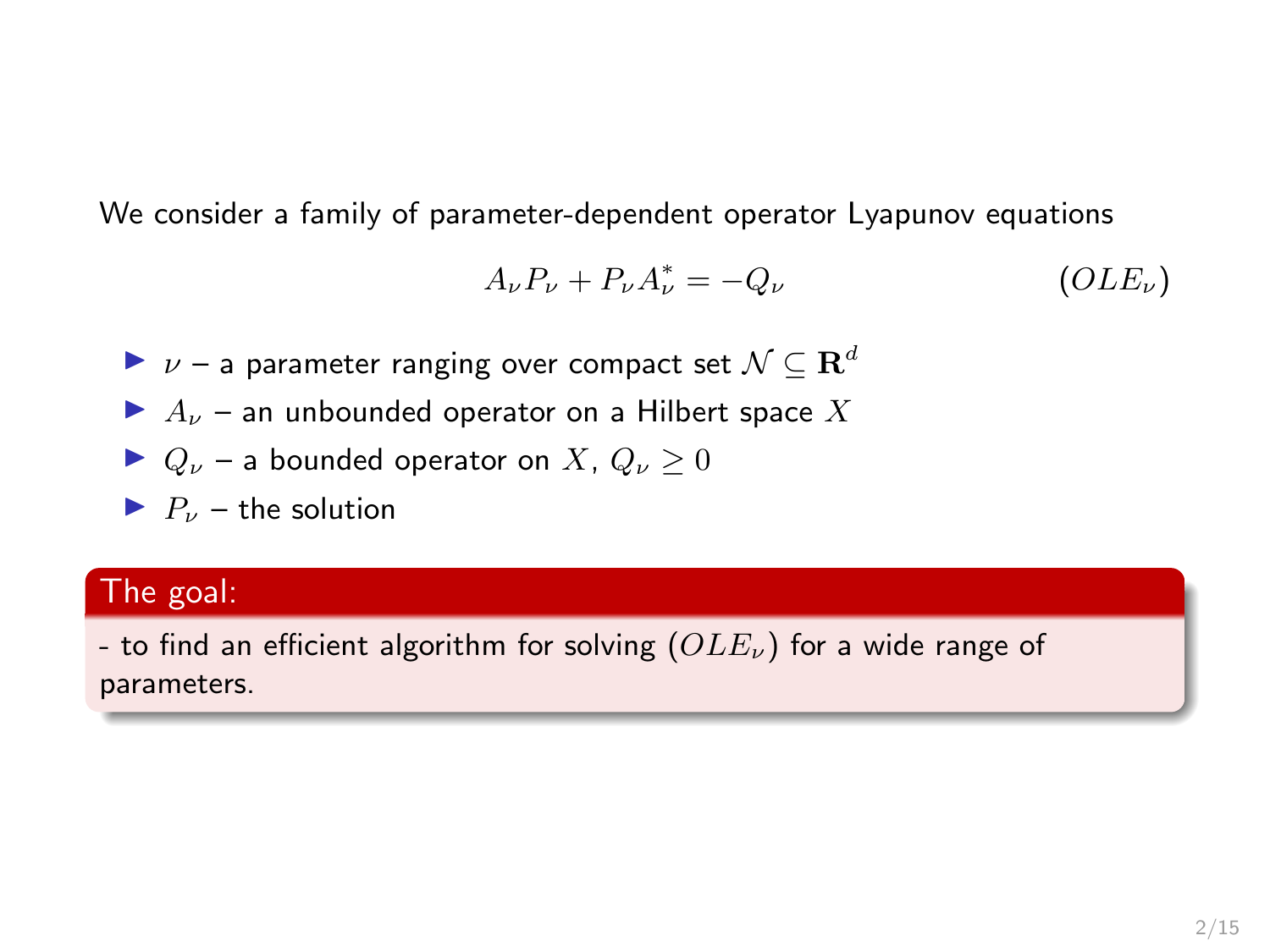### **Assumptions**

#### For each  $\nu$

- $\blacktriangleright$   $D(A_{\nu})$  is dense in X
- In the operator  $A_{\nu}$  is closed and stable

Then there exists a unique nonnegative solution  $P_{\nu} \in \mathcal{L}(X)$ 

$$
P_{\nu} = \int_0^{\infty} e^{tA_{\nu}} Q_{\nu} e^{tA_{\nu}^*} dt
$$

Different methods for computing the solution.



BARTELS, STEWART Comm. ACM, 1972. - the Schur decomposition

SAAD (1990) - Krylov suvspace methods



SIMONCINI SIAM Rev., 2016. - iterative methods

Computational expensive.

Can we construct the solution manifold

$$
\mathcal{P} = \{P_{\nu} : \nu \in K\}
$$

without applying the above methods for each new value of  $\nu$ ?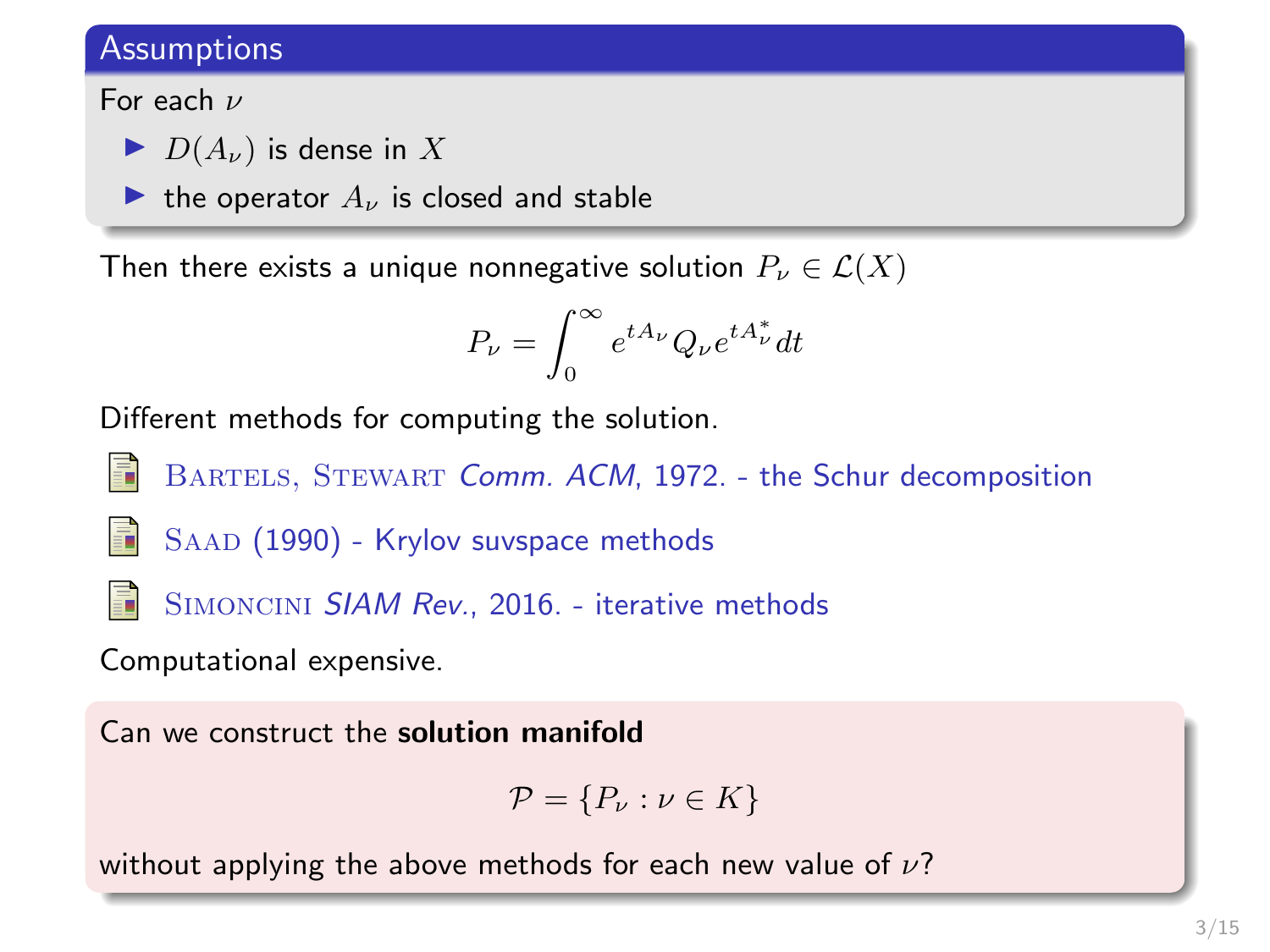# <span id="page-4-0"></span>Greedy algorithms

In order to achieve the goal we rely on greedy algorithms:

- one of the most popular reduced bases methods,
- introduced and analysed two decades ago with the aim of solving parametric  $PDEs^{1,2}$ ,
- $-$  later applied to optimal control problems $^3$ , and to controllability of linear systems $^4.$
- <sup>1</sup>K. VEROY, C. PRUD'HOMME, D. ROVAS, A. PATERA, A Posteriori Error Bounds for Reduced-Basis Approximation ..., 16th AIAA Computational Fluid Dynamics Conference, 2003, Orlando, United States.
- <sup>2</sup>A. Cohen, R. DeVore, Approximation of high-dimensional parametric PDEs, Acta Numer., 2015.
- $3M.$  KÄRCHER, M. A. GREPL, A certified reduced basis method for parametrized elliptic optimal control problems, ESAIM COCV, 2014.
	- <sup>4</sup>M. LAZAR, E. ZUAZUA, Greedy controllability of nite dimensional linear systems, Automatica, 2016.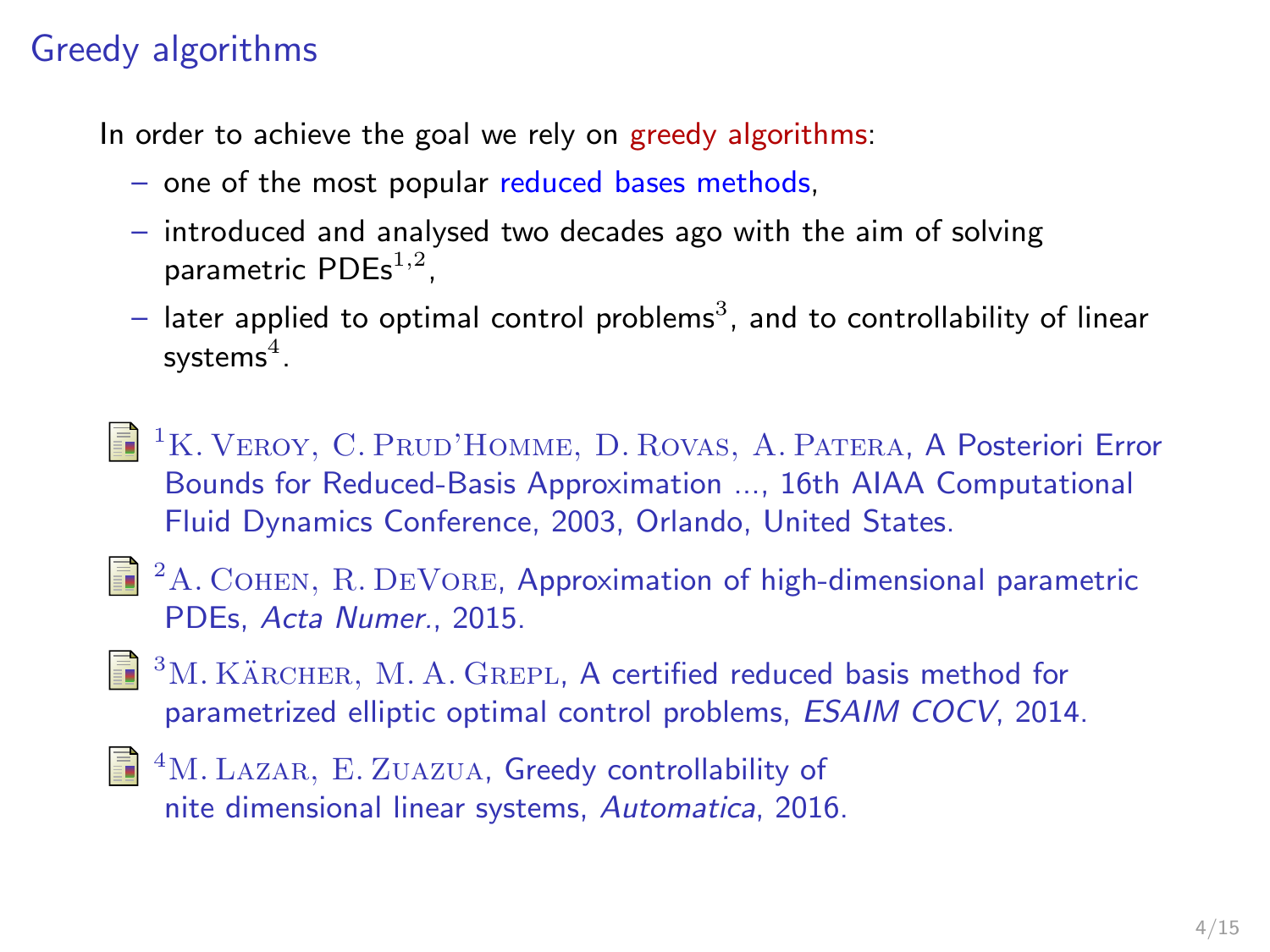### The pure greedy method

- $X$  a Banach space  $K \subset X$  a compact subset.
	- $\blacktriangleright$  The method approximates K by a a series of finite dimensional linear spaces  $V_n$  (a linear method).
	- $\triangleright$  Offline procedure generates approximation subspace within given precision error; Online routine calculates approximations for any element in  $K$ .

#### The algorithm

The first step Choose  $x_1 \in K$  such that

$$
||x_1||_X = \max_{x \in K} ||x||_X.
$$

The general step Having found  $x_1...x_n$ , denote  $V_n = \text{span}\{x_1,...,x_n\}$ . Choose the next element

$$
x_{n+1} := \arg\max_{x \in K} \text{dist}(x, V_n). \tag{1}
$$

The algorithm stops when the greedy approximation error

$$
\sigma_n(K) := \max_{x \in K} \text{dist}(x, V_n)
$$

becomes less than the given tolerance  $\varepsilon$ .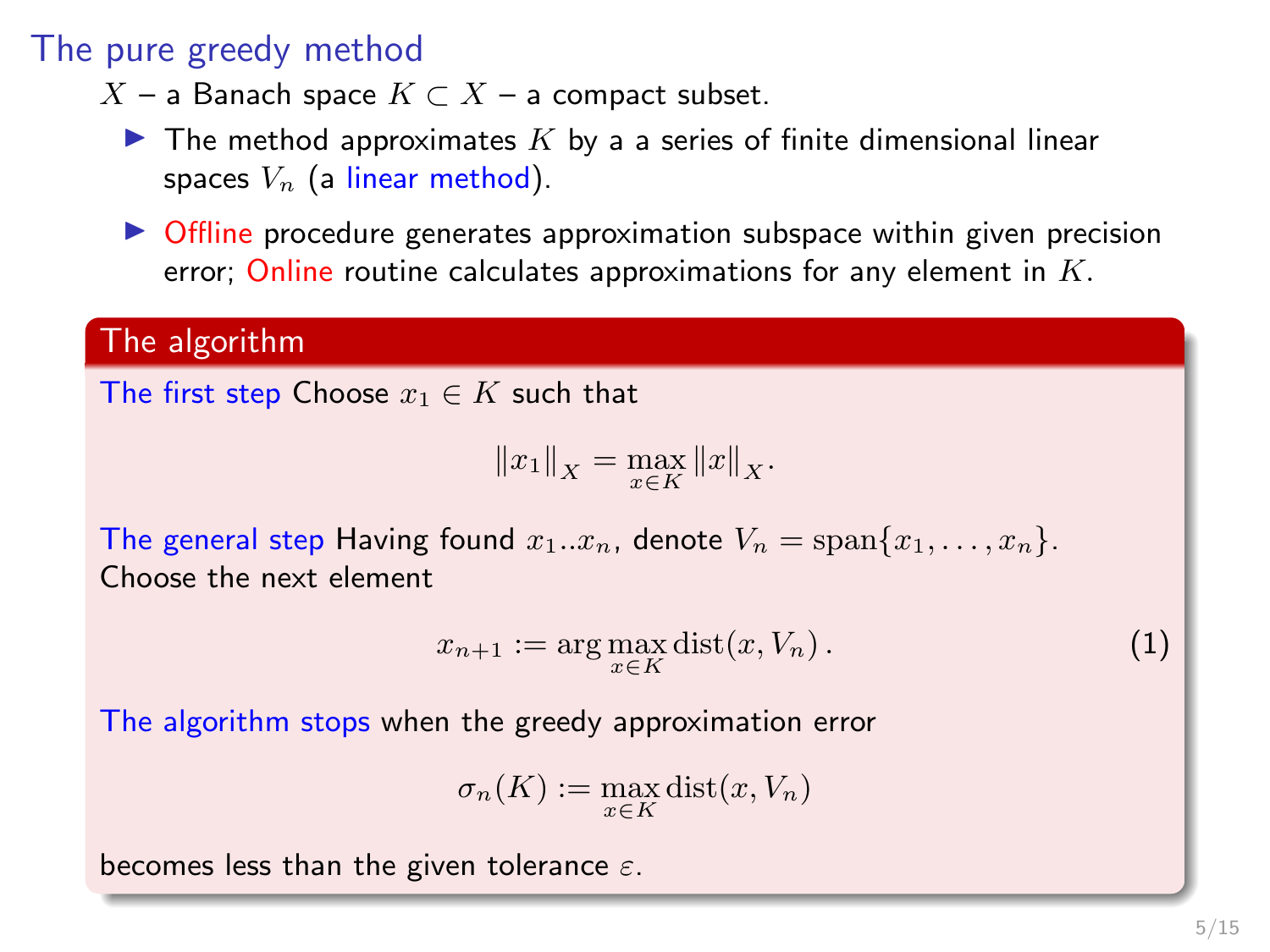# **Efficiency**

In order to estimate the efficiency of the (weak) greedy algorithm we compare its approximation rates  $\sigma_n(K)$  with the best possible one.

### The Kolmogorov n width,  $d_n(K)$

– measures how well K can be approximated by a subspace in X of a fixed dimension  $n$ 

$$
d_n(K) := \inf_{\dim Y = n} \sup_{x \in K} \inf_{y \in Y} ||x - y||_X.
$$

Thus  $d_n(K)$  represents optimal approximation performance that can be obtained by a  $n$ -dimensional linear space.

The greedy approximation rates have same decay as the Kolmogorov widths.

### $Then <sup>1</sup>$

For any  $\alpha > 0$ ,  $C_0 > 0$ 

$$
d_n(K) \leq C_0 n^{-\alpha} \quad \Longrightarrow \quad \sigma_n(K) \leq C_1 n^{-\alpha}, \quad k \in \mathbf{N},
$$

where  $C_1 := C_1(\alpha, C_0, \gamma)$ .

<sup>1</sup>A. COHEN, R. DEVORE, Acta Numerica, 2015.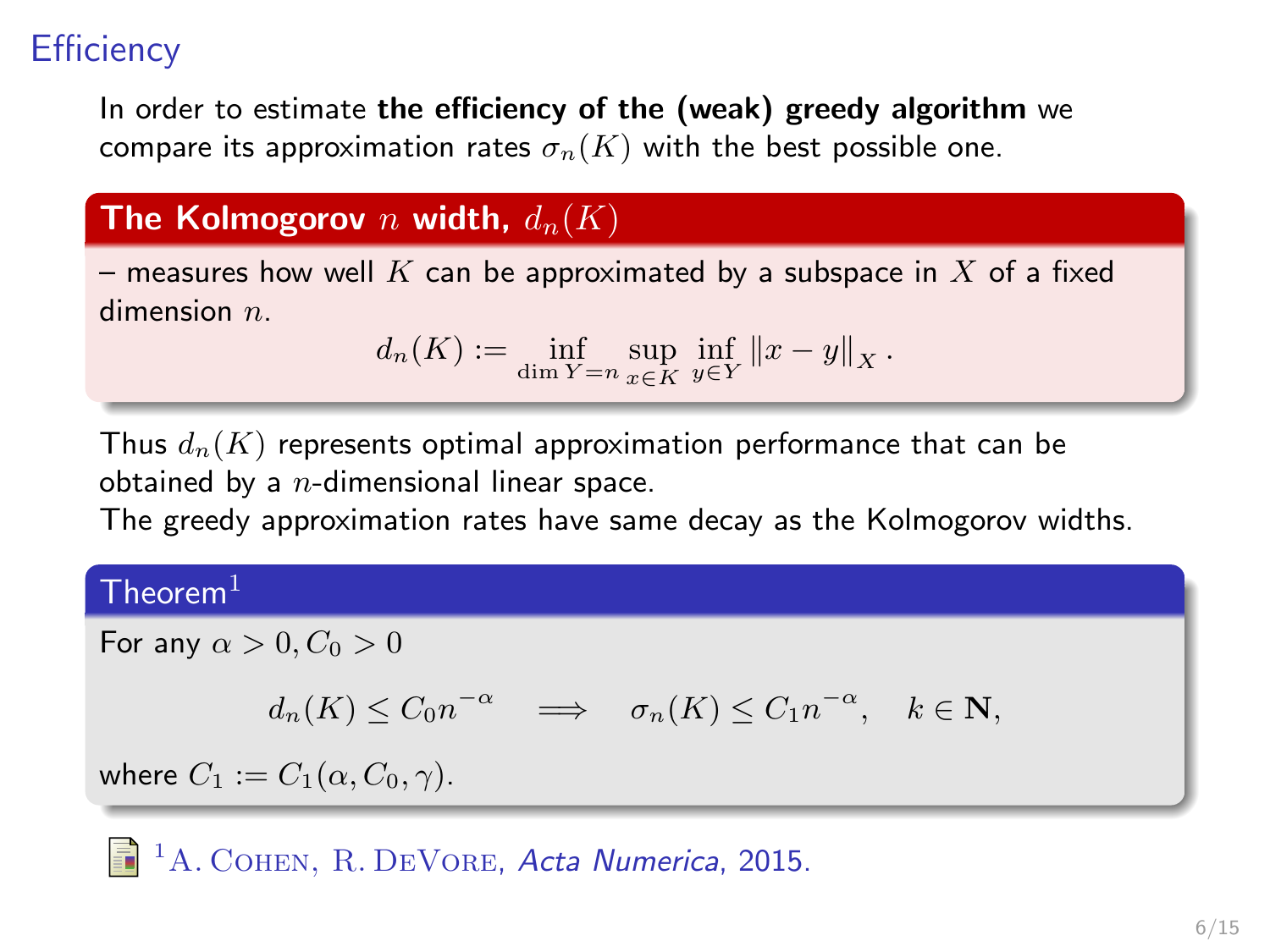- $\blacktriangleright$  The set K in general consists of infinitely many vectors.
- In practical implementations the set  $K$  is often unknown (e.g. it represents the family of solutions to parameter dependent problems).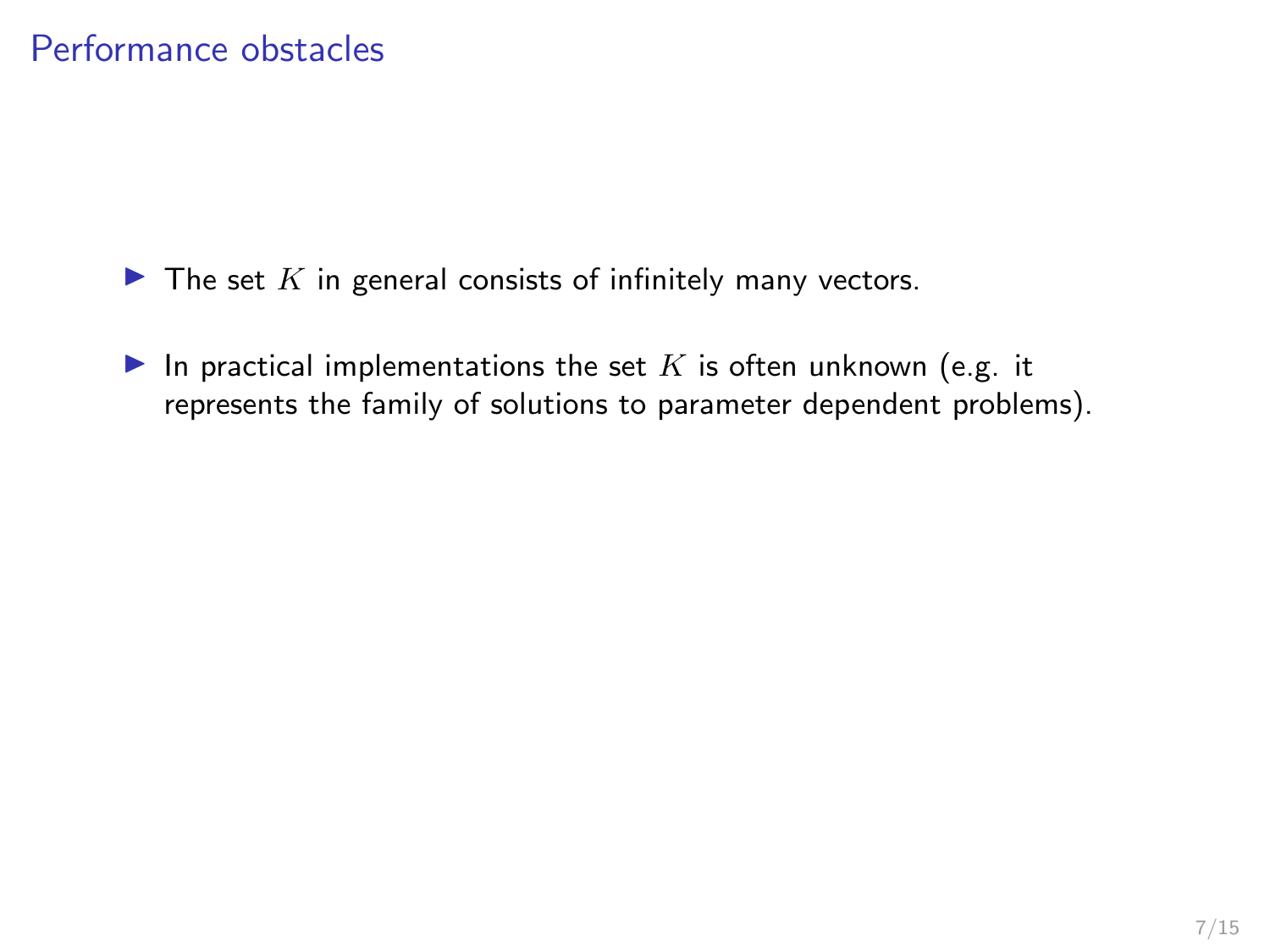### Performance obstacles

- $\blacktriangleright$  The set K in general consists of infinitely many vectors. Finite discretisation of K.
- In practical implementations the set  $K$  is often unknown (e.g. it represents the family of solutions to parameter dependent problems).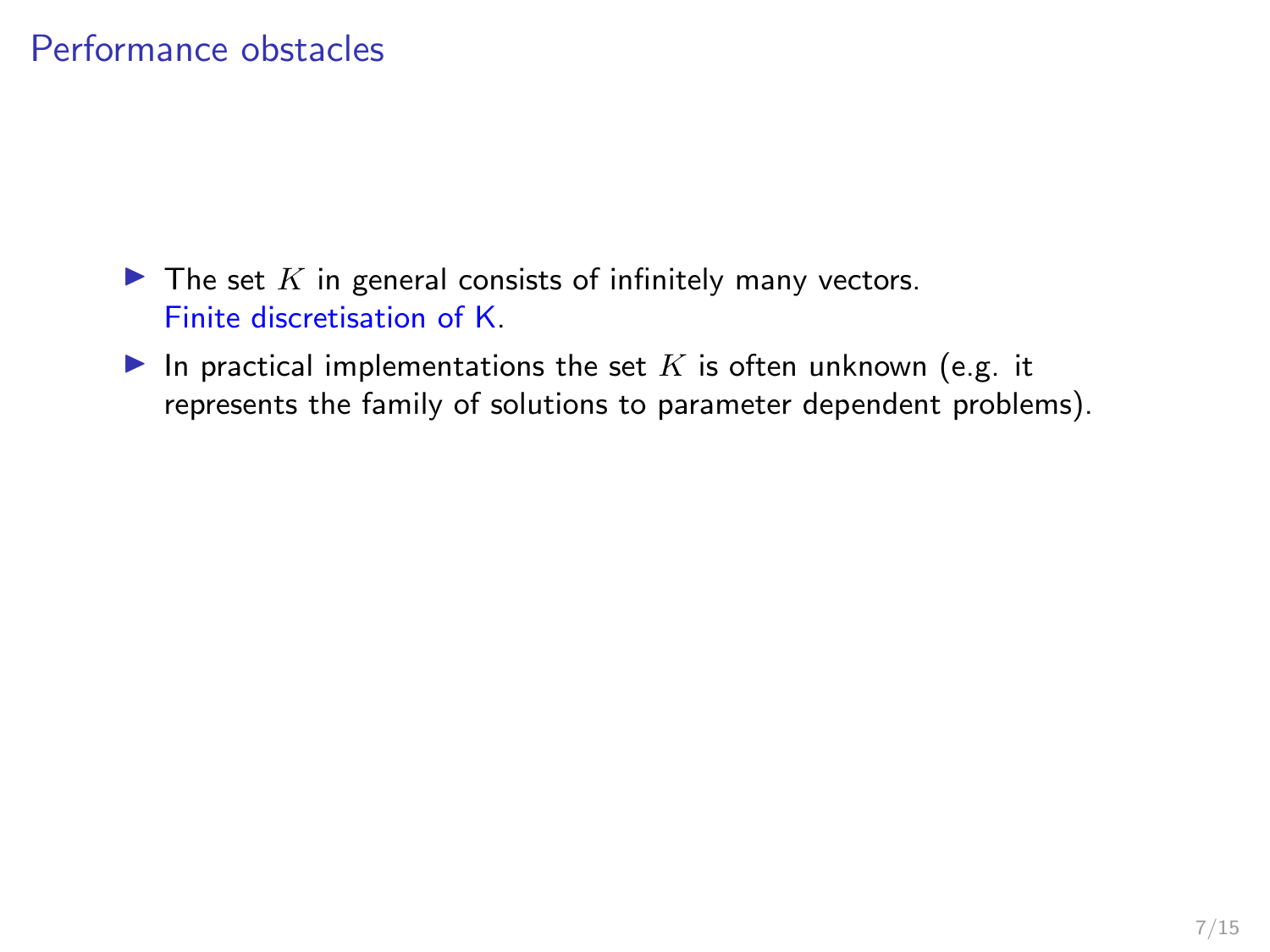### Performance obstacles

- $\blacktriangleright$  The set K in general consists of infinitely many vectors. Finite discretisation of K.
- In practical implementations the set  $K$  is often unknown (e.g. it represents the family of solutions to parameter dependent problems). One uses some surrogate value replacing the exact distance by some uniformly equivalent term.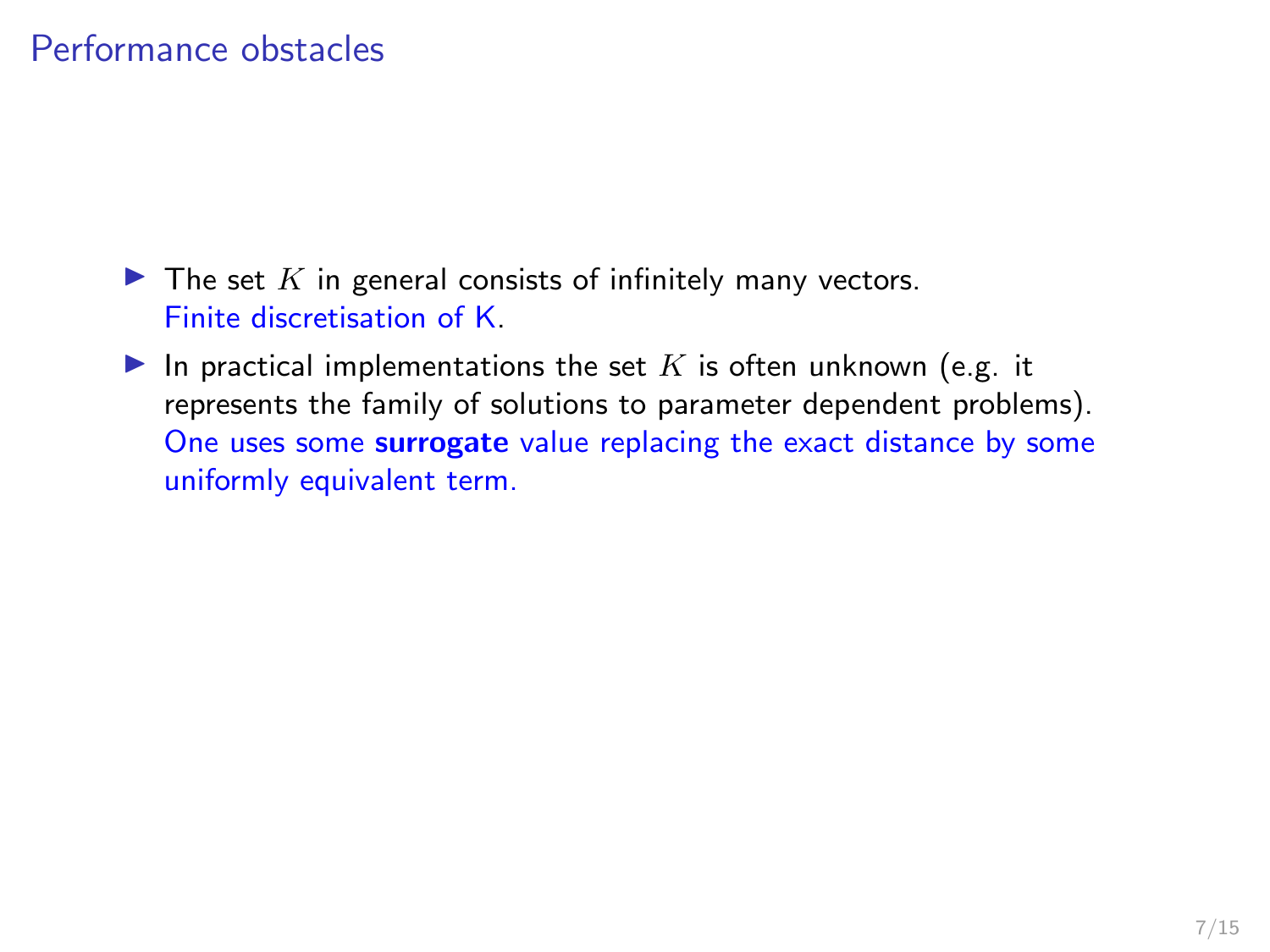### Performance obstacles

- $\blacktriangleright$  The set K in general consists of infinitely many vectors. Finite discretisation of K.
- In practical implementations the set K is often unknown (e.g. it represents the family of solutions to parameter dependent problems). One uses some surrogate value replacing the exact distance by some uniformly equivalent term.

Practical realisations depends crucially on construction of an appropriate surrogate!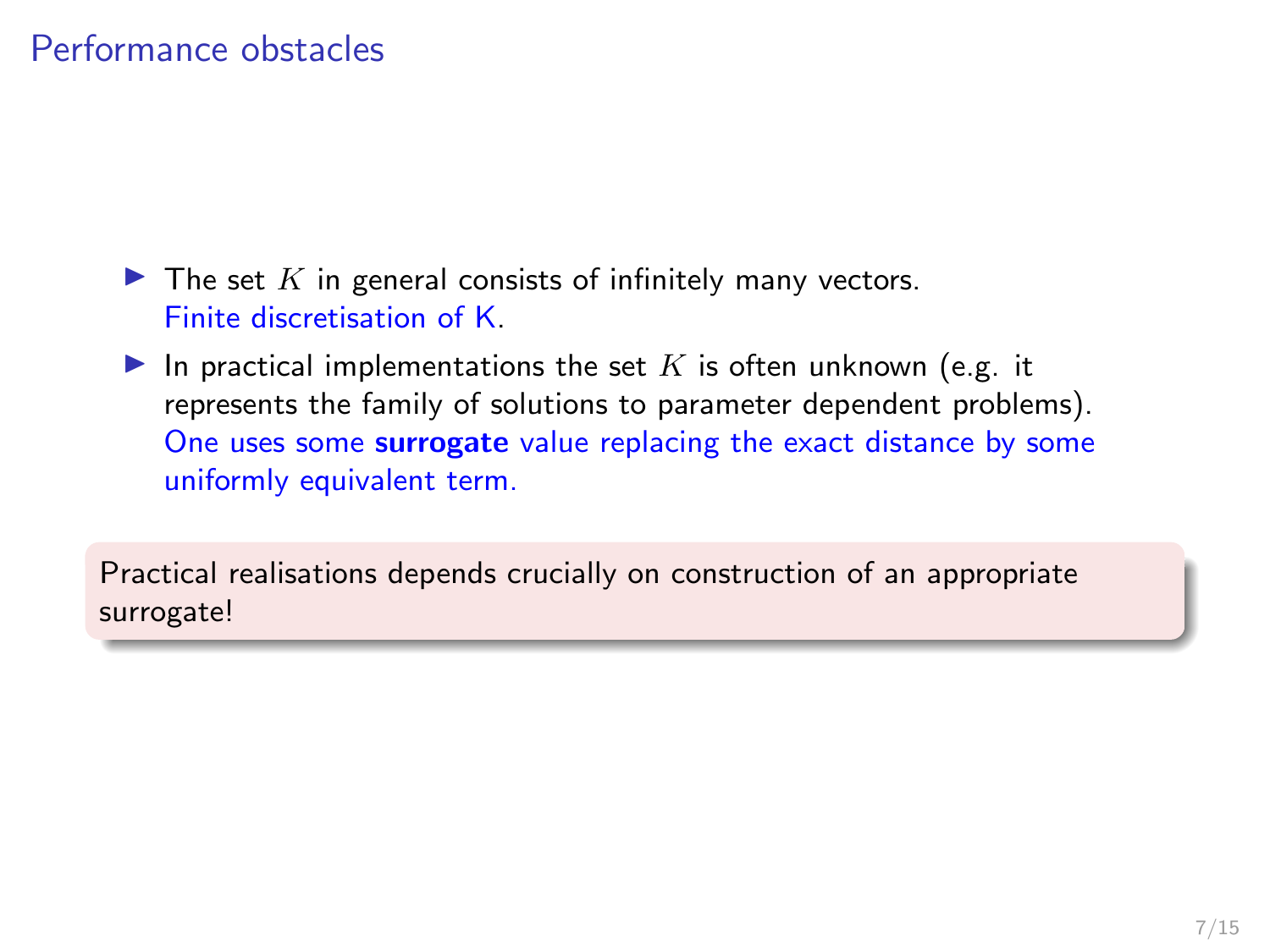<span id="page-11-0"></span>Knowing  $P_1$  how to measure

$$
dist(P_1-P_\nu)
$$

without knowing  $P_{\nu}$ ? Check residual

$$
R_{\nu}(P_1) := A_{\nu} P_1 - P_1 A_{\nu} + B_{\nu} B_{\nu}^*
$$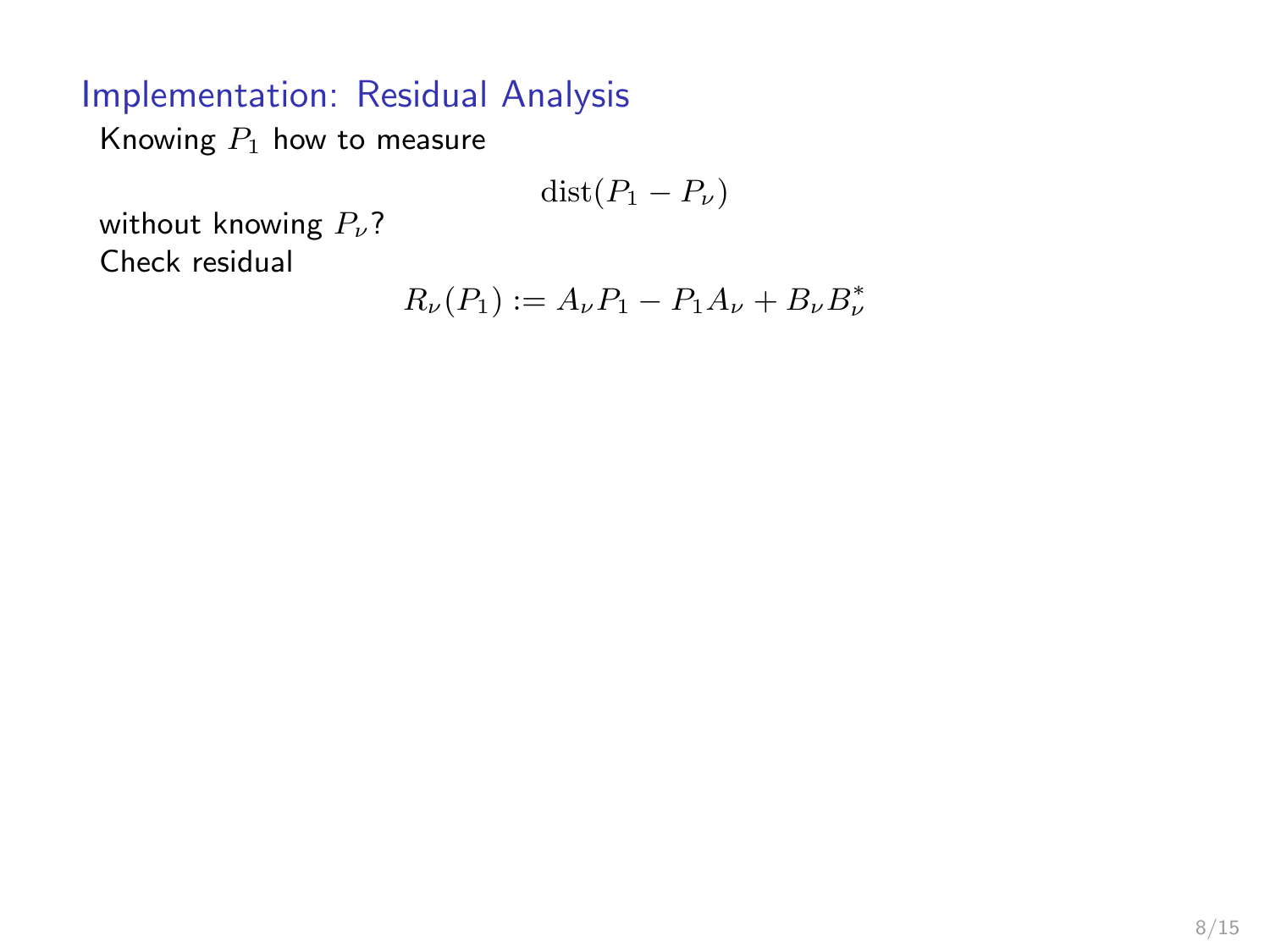Knowing  $P_1$  how to measure

$$
dist(P_1 - P_\nu)
$$

without knowing  $P_{\nu}$ ? Check residual

$$
R_{\nu}(P_1) := A_{\nu} P_1 - P_1 A_{\nu} + B_{\nu} B_{\nu}^*
$$

#### **Theorem**

Suppose that

- 1)  $A_{\nu}$  is a generator of an exponentially stable strongly continuous semigroup with a  $\nu$  independent growth bound  $\omega < 0$ ;
- 2) Each  $A_{\nu}$  is diagonalizable

3) 
$$
D(A_{\nu_1}) = D(A_{\nu_2})
$$
 and  $D(A_{\nu_1}^*) = D(A_{\nu_2}^*)$  for  $\nu_1, \nu_2 \in \mathcal{N}$ .

Then

$$
||R_{\nu}(P_1)|| \sim ||P_1 - P_{\nu}||
$$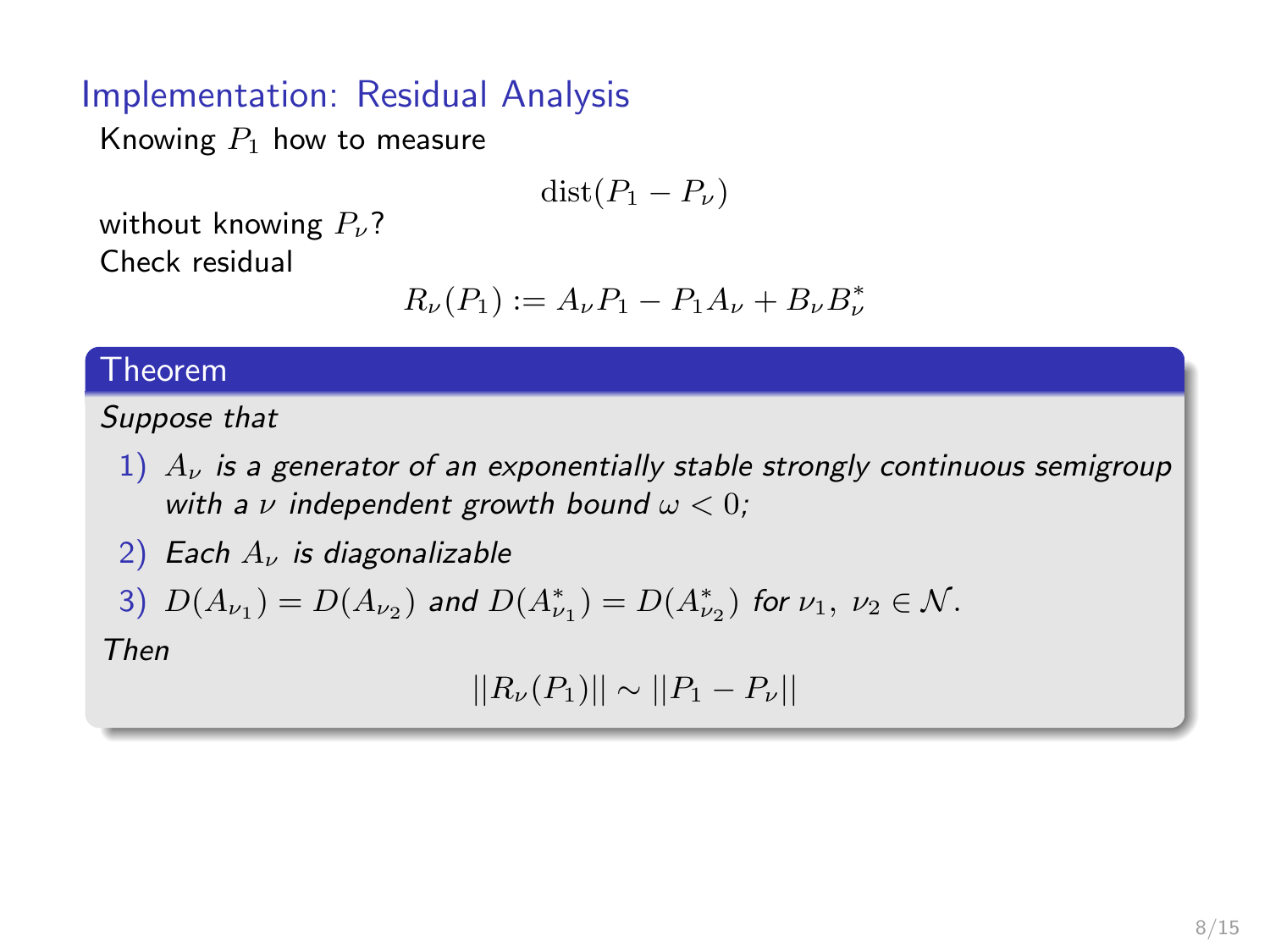Knowing  $P_1$  how to measure

$$
dist(P_1 - P_\nu)
$$

without knowing  $P_{\nu}$ ? Check residual

$$
R_{\nu}(P_1) := A_{\nu} P_1 - P_1 A_{\nu} + B_{\nu} B_{\nu}^*
$$

#### Theorem

Suppose that

- 1)  $A_{\nu}$  is a generator of an exponentially stable strongly continuous semigroup with a  $\nu$  independent growth bound  $\omega < 0$ ;
- 2) Each  $A_{\nu}$  is diagonalizable

3) 
$$
D(A_{\nu_1}) = D(A_{\nu_2})
$$
 and  $D(A_{\nu_1}^*) = D(A_{\nu_2}^*)$  for  $\nu_1, \nu_2 \in \mathcal{N}$ .

Then

$$
||R_{\nu}(P_1)|| \sim ||P_1 - P_{\nu}||
$$

Tricky part - functional setting (norms in which spaces?) Result in the finite dimensional setting:

N.T. SON, T. STYKEL Siam J. Matrix Anal. Appl., 2017,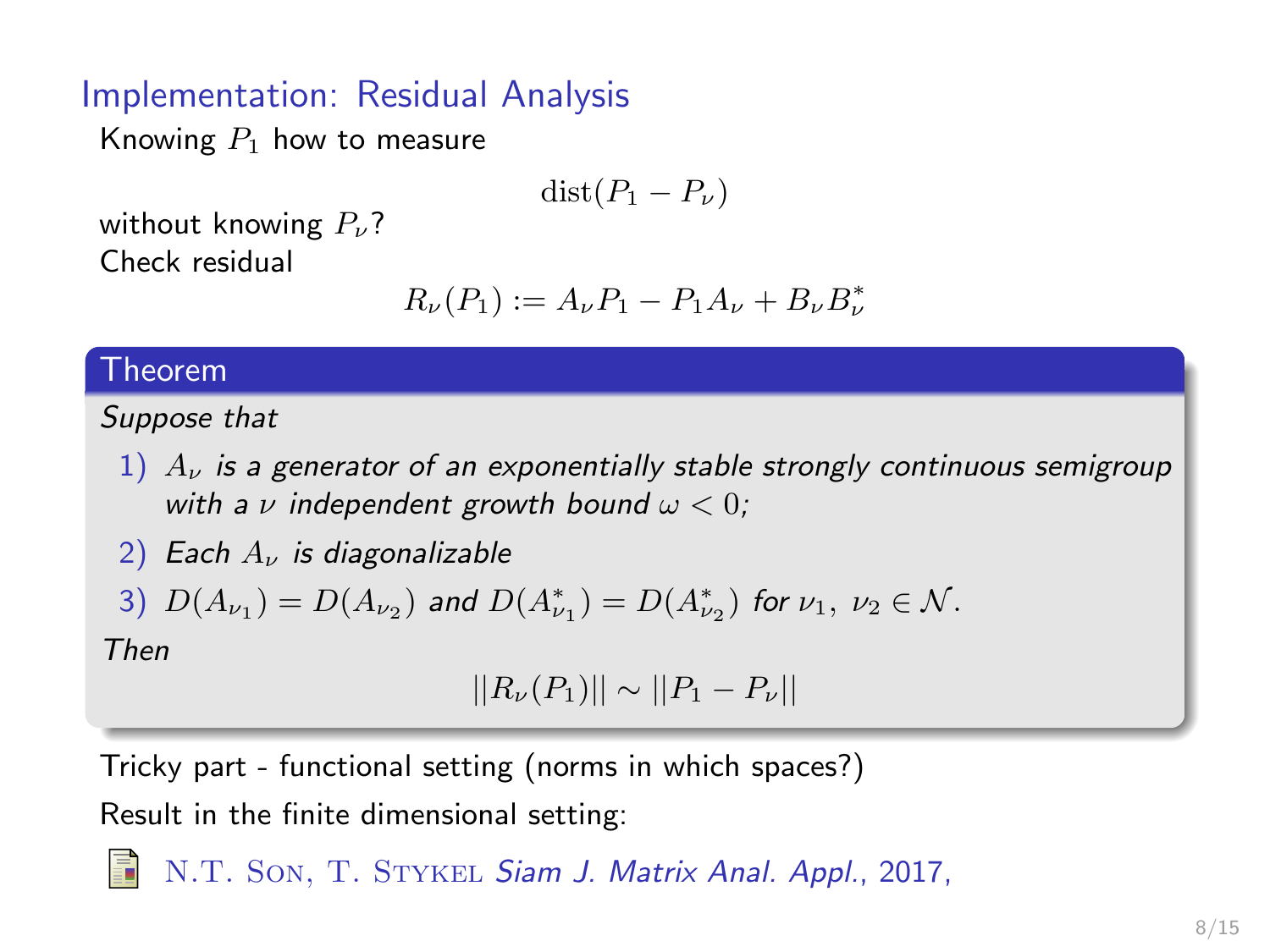Knowing  $P_1$  how to measure

$$
dist(P_1 - P_\nu)
$$

without knowing  $P_{\nu}$ ? Check residual

$$
R_{\nu}(P_1) := A_{\nu} P_1 - P_1 A_{\nu} + B_{\nu} B_{\nu}^*
$$

#### Theorem

Suppose that

- 1)  $A_{\nu}$  is a generator of an exponentially stable strongly continuous semigroup with a  $\nu$  independent growth bound  $\omega < 0$ ;
- 2) Each  $A_{\nu}$  is diagonalizable

3) 
$$
D(A_{\nu_1}) = D(A_{\nu_2})
$$
 and  $D(A_{\nu_1}^*) = D(A_{\nu_2}^*)$  for  $\nu_1, \nu_2 \in \mathcal{N}$ .

Then

$$
||R_{\nu}(P_1)||_{\mathcal{L}(X_1^d, X_{-1})} \sim ||P_1 - P_{\nu}||_{\mathcal{L}(X_1^d, X)}
$$

 $X_1^d$  - the set  $D(A_\nu^*)$  equipped with the norm

$$
||x||_{1,d} = ||(\beta I - A_{\nu}^*)x||_X, \quad x \in D(A_{\nu}^*), \ \beta \in \rho(A_{\nu}^*)
$$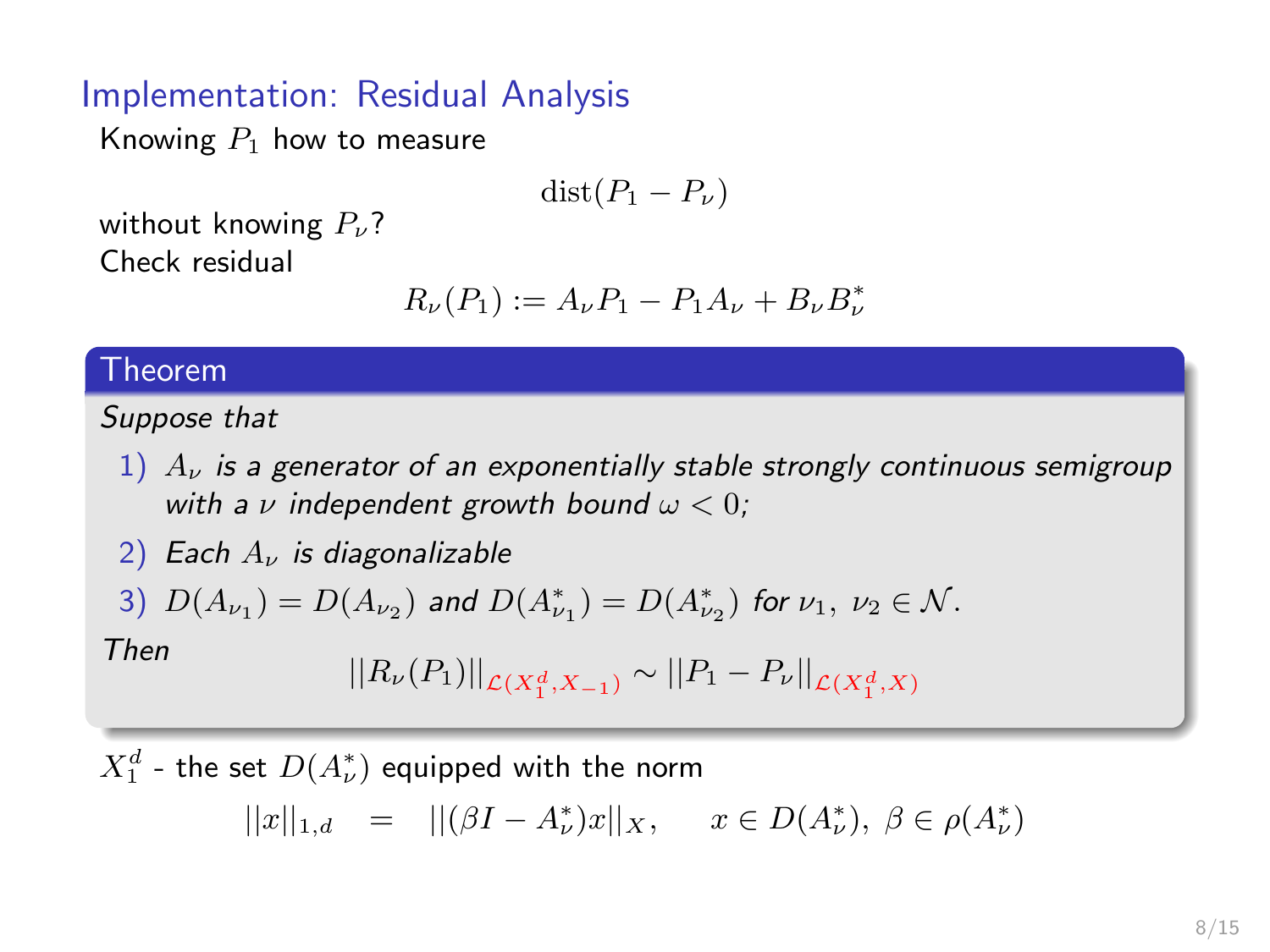Knowing  $P_1$  how to measure

$$
dist(P_1 - P_\nu)
$$

without knowing  $P_{\nu}$ ? Check residual

$$
R_{\nu}(P_1) := A_{\nu} P_1 - P_1 A_{\nu} + B_{\nu} B_{\nu}^*
$$

#### Theorem

Suppose that

- 1)  $A_{\nu}$  is a generator of an exponentially stable strongly continuous semigroup with a  $\nu$  independent growth bound  $\omega < 0$ ;
- 2) Each  $A_{\nu}$  is diagonalizable

3) 
$$
D(A_{\nu_1}) = D(A_{\nu_2})
$$
 and  $D(A_{\nu_1}^*) = D(A_{\nu_2}^*)$  for  $\nu_1, \nu_2 \in \mathcal{N}$ .

Then

$$
||R_{\nu}(P_1)||_{\mathcal{L}(X_1^d, X_{-1})} \sim ||P_1 - P_{\nu}||_{\mathcal{L}(X_1^d, X)}
$$

#### Collateral result:

#### Theorem

Lyapunov operator  $L_A(P) = AP + PA^*$  is a bounded and coercive operator from  $\mathcal{L}(X_1^d, X)$  to  $\mathcal{L}(X_1^d, X_{-1})$ .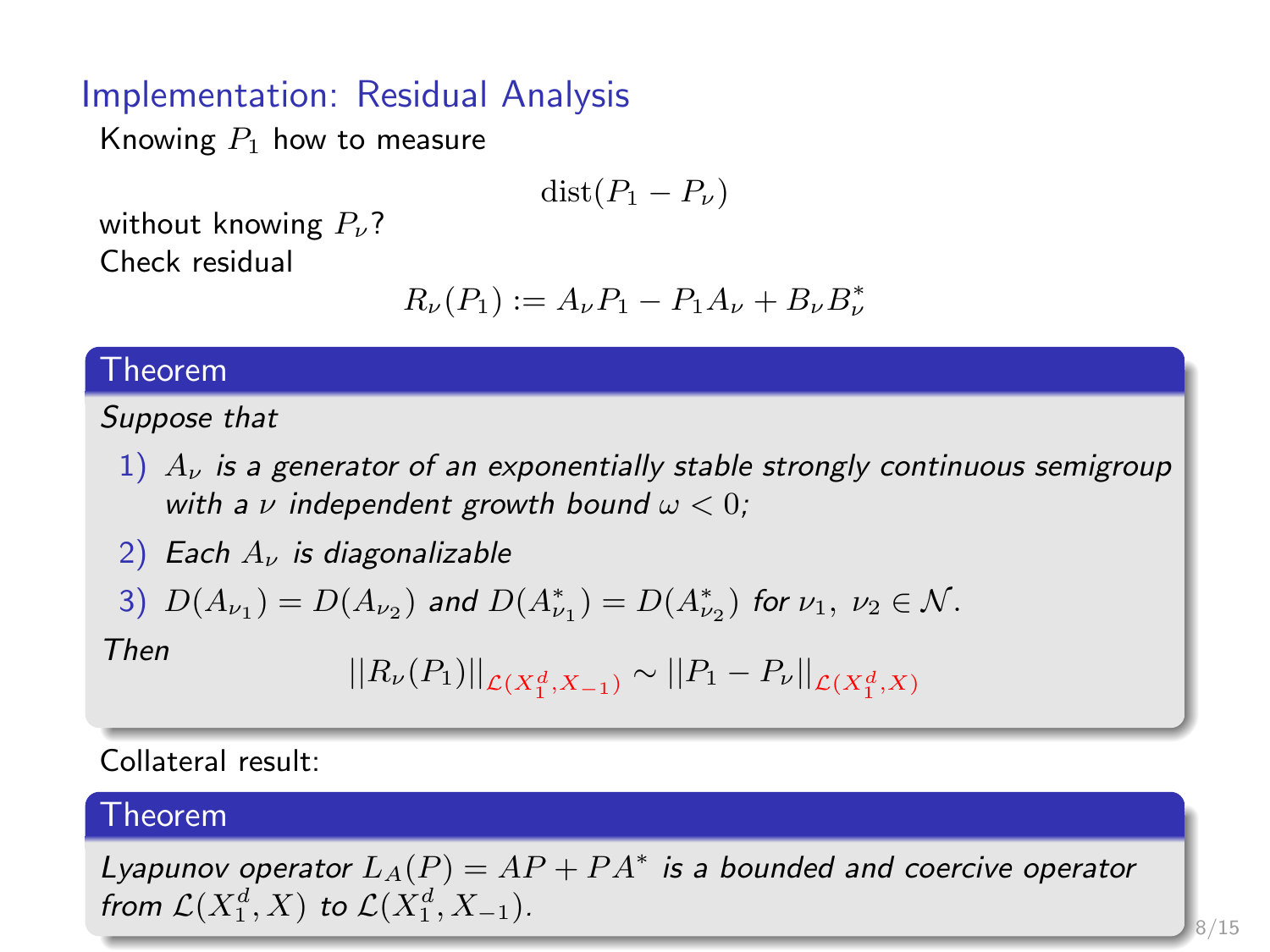### <span id="page-16-0"></span>Control problem

Consider the control system

$$
\begin{cases} \frac{d}{dt}x(t) = Ax(t) + Bu(t), & 0 \le t \le T\\ x(0) = x_0 \end{cases}
$$

where  $B$  is an admissible control operator. Suppose that  $x_T$  is a reachable state.

Then the optimal norm control  $\hat{u}$  is of the type

$$
\hat{u} = B^* e^{(T-t)A^*} \phi_T
$$

for some vector  $\phi_T$  which corresponds to initial datum of the adjoint equation. In addition, the following equation holds

$$
x_T - e^{tA} x_0 = \Lambda_T \phi_T,
$$

where  $\Lambda_T$  is the Gramian operator

$$
\Lambda_T = \int_0^T e^{tA} BB^* e^{tA} dt
$$

The minimal control energy is given by

$$
\|\hat{u}\|^2 = \Lambda_T \phi_T \cdot \phi_T.
$$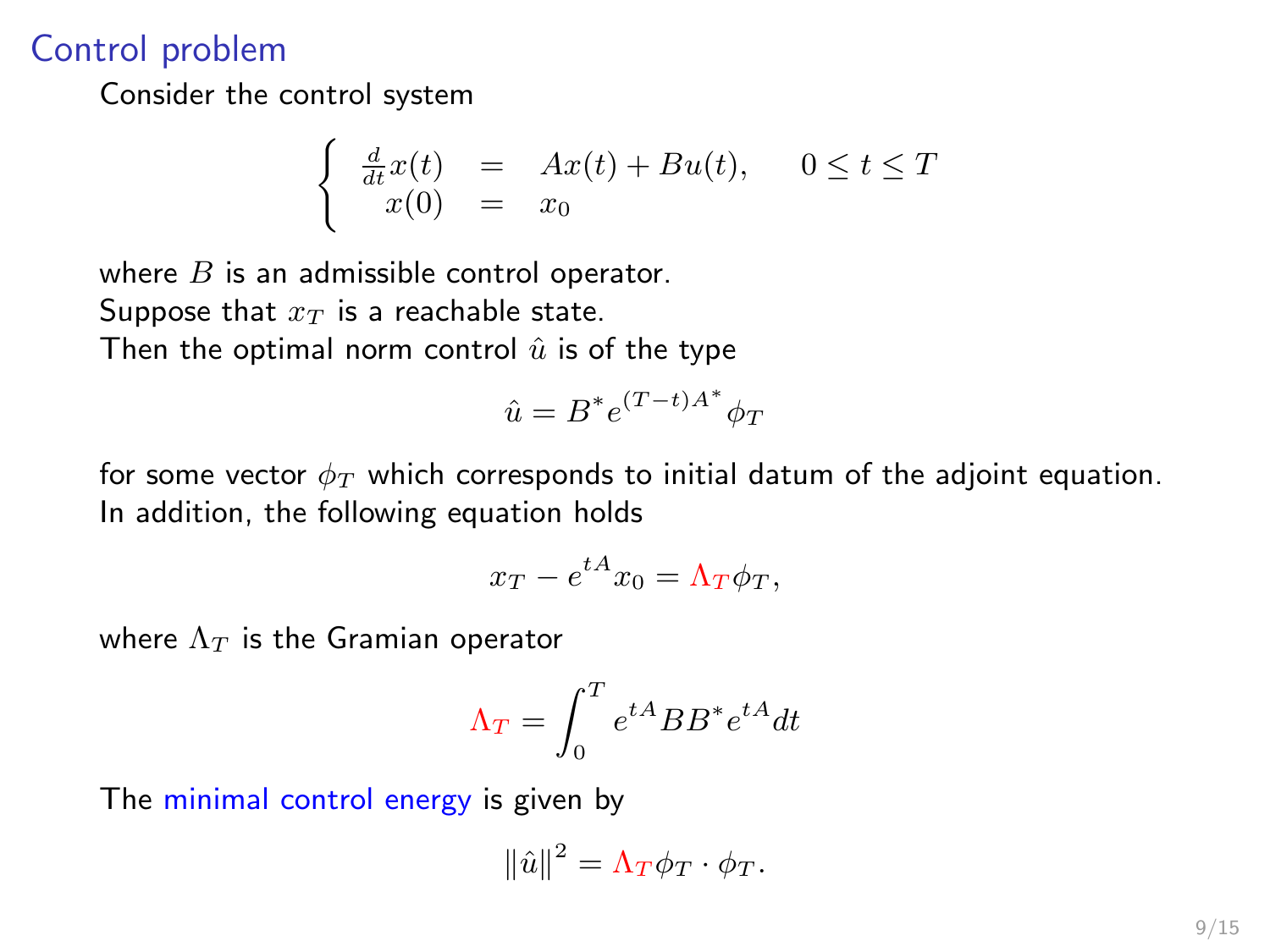For dissipative systems  $\Lambda_T$  can be well approximated by the infinite time Gramian operator:

$$
\Lambda_{\infty} = \int_{0}^{\infty} e^{tA} BB^* e^{tA} dt,
$$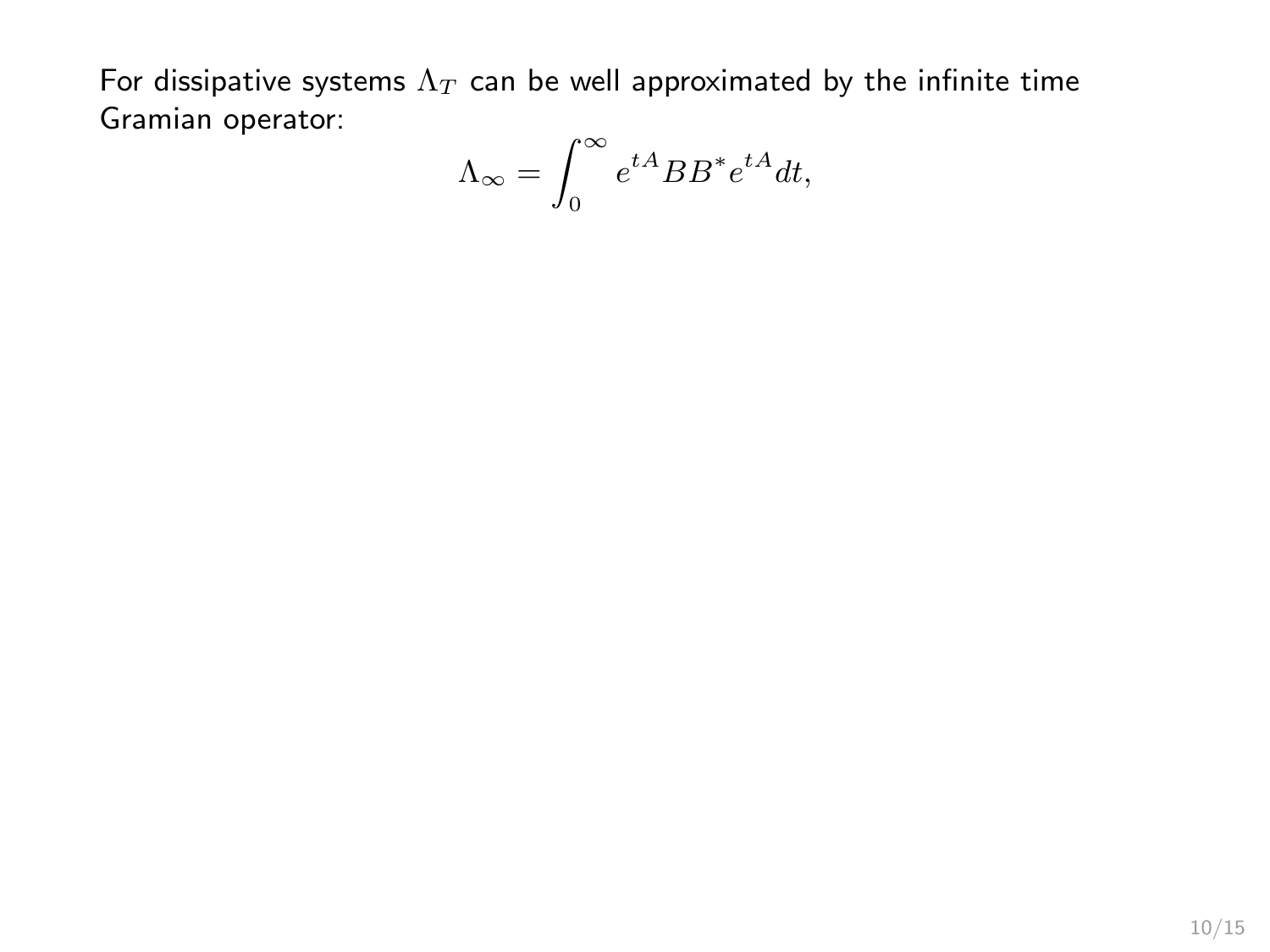For dissipative systems  $\Lambda_T$  can be well approximated by the infinite time Gramian operator:

$$
\Lambda_{\infty} = \int_{0}^{\infty} e^{tA} BB^* e^{tA} dt,
$$

which is the solution to (OLE) with  $Q = BB^*$ 

Solving for  $\Lambda_{\infty}$  is much easier than constructing  $\Lambda_T$  (which satisfies differential Lyapunov equation).

But we even want to avoid solving for  $\Lambda_{\infty}$ !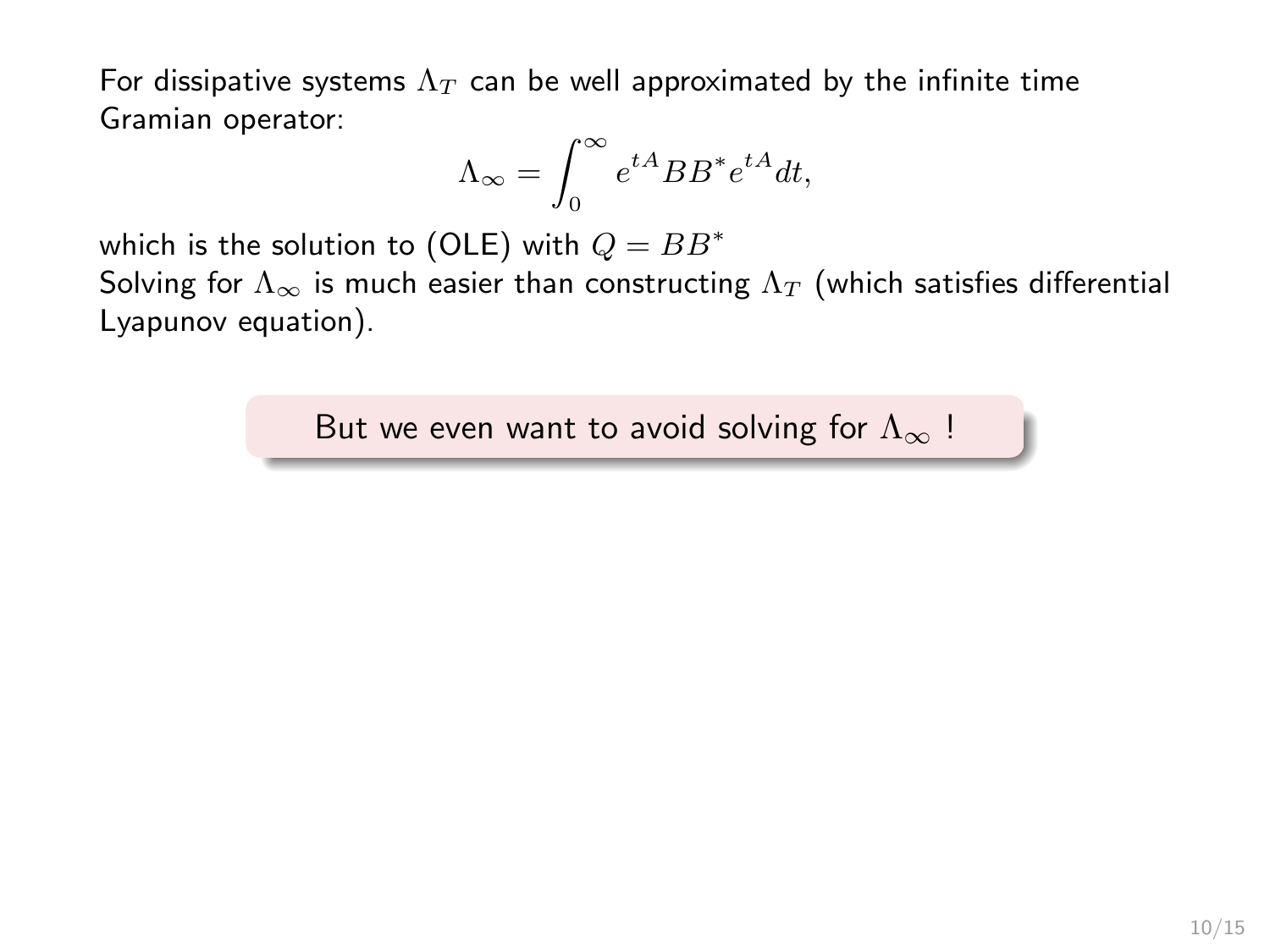For dissipative systems  $\Lambda_T$  can be well approximated by the infinite time Gramian operator:

$$
\Lambda_{\infty} = \int_{0}^{\infty} e^{tA} BB^* e^{tA} dt,
$$

which is the solution to (OLE) with  $Q = BB^*$ 

Solving for  $\Lambda_{\infty}$  is much easier than constructing  $\Lambda_T$  (which satisfies differential Lyapunov equation).

But we even want to avoid solving for  $\Lambda_{\infty}$ !

We introduce parameter dependence

$$
\begin{cases} \frac{d}{dt}x_{\nu}(t) = A_{\nu}x_{\nu}(t) + B_{\nu}u_{\nu}(t), \quad 0 \leq t \leq T\\ x_{\nu}(0) = x_{0,\nu} \end{cases}
$$

We apply the greedy algorithm for solving (approximately)  $\Lambda_{\infty,\nu}$ 

The algorithm is independent of  $x_{0,\nu}, x_{T,\nu}$  and  $T!$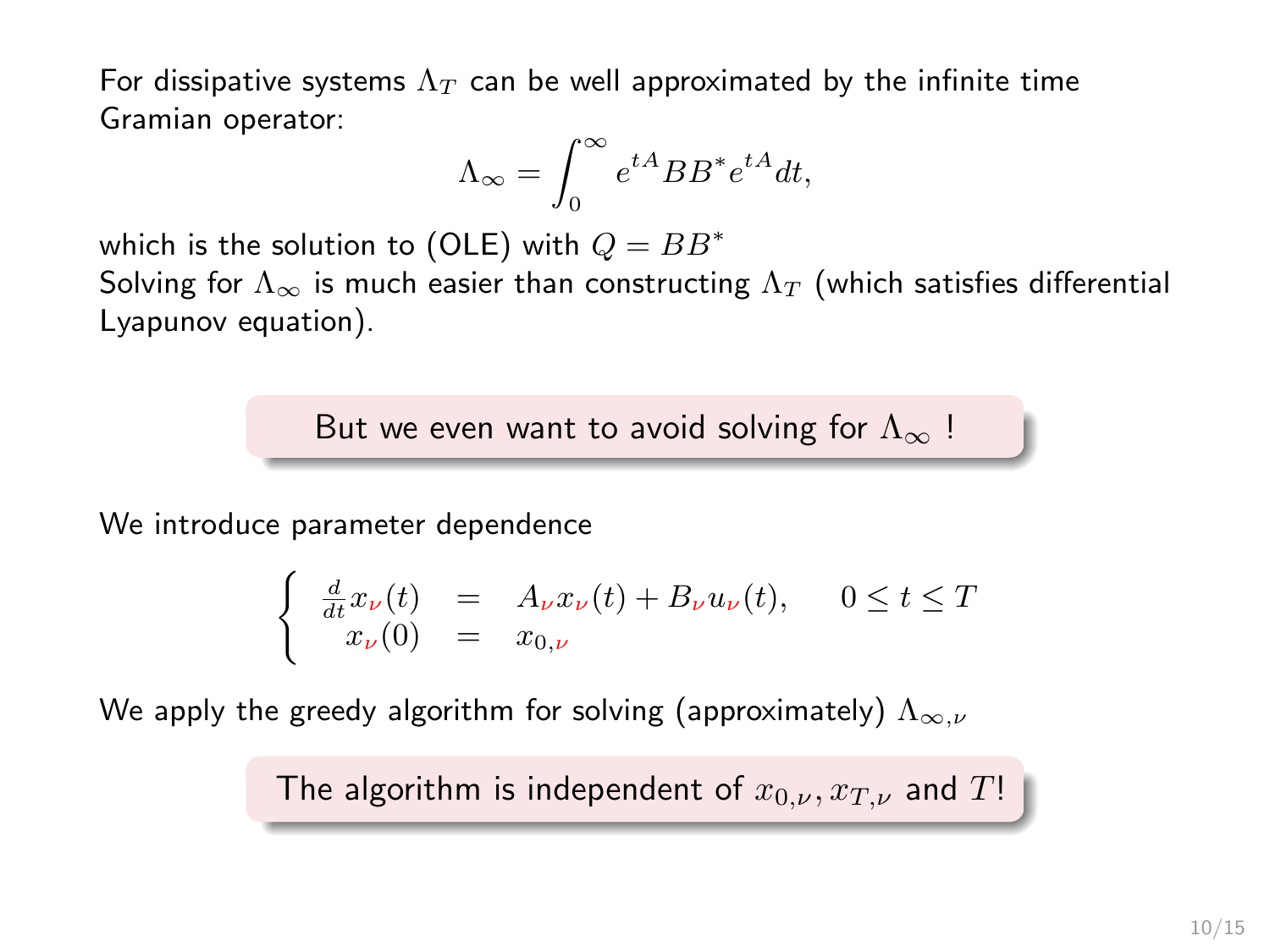### <span id="page-20-0"></span>Example 1: 1D Heat Equation

$$
\left\{\begin{array}{cl}\frac{\partial}{\partial t}z-\nu\Delta z=0 & \text{ in } & (0,1)\times(0,T),\\z(0,t)=0, & z(1,t)=u_{\nu}(t),\\z(x,0)=z_0.\end{array}\right.
$$

The parameter  $\nu$  ranges within  $\mathcal{N} = [0.7, 1300]$ 

The greedy algorithm has been applied with

Semi-discretized system of dimension  $N = 40$ ,

$$
\blacktriangleright \epsilon = 0.01,
$$

ightharpoonup uniform discretization of N in  $l = 100$ .

The offline algorithm stops after only one iteration in approximately 0.06 seconds!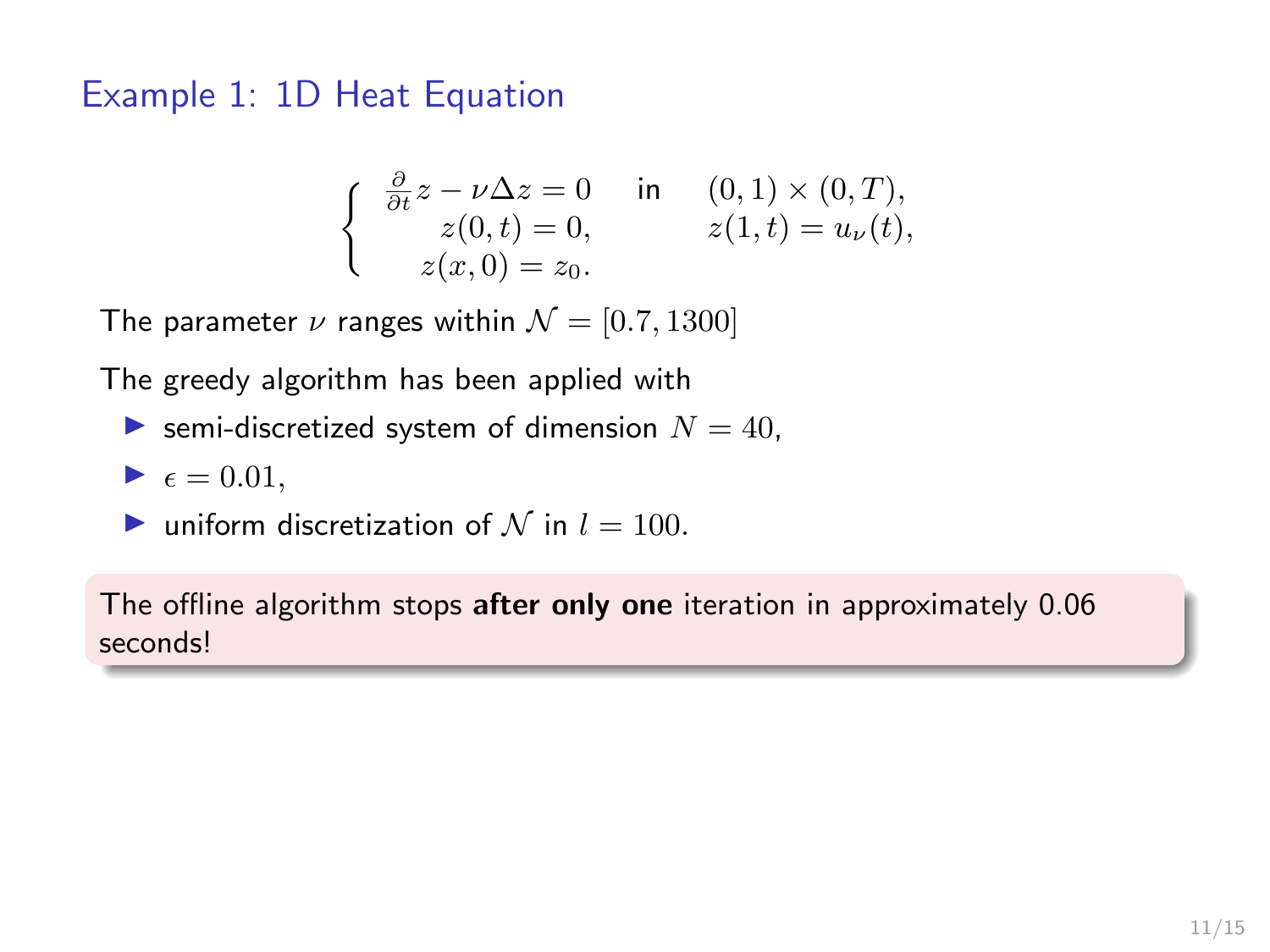### Example 1: 1D Heat Equation

$$
\left\{\begin{array}{cl}\frac{\partial}{\partial t}z-\nu\Delta z=0 & \text{ in } & (0,1)\times(0,T),\\z(0,t)=0, & z(1,t)=u_{\nu}(t),\\z(x,0)=z_0.\end{array}\right.
$$

The parameter  $\nu$  ranges within  $\mathcal{N} = [0.7, 1300]$ 

The greedy algorithm has been applied with

Semi-discretized system of dimension  $N = 40$ ,

$$
\blacktriangleright \epsilon = 0.01,
$$

ightharpoonup uniform discretization of N in  $l = 100$ .

The offline algorithm stops after only one iteration in approximately 0.06 seconds!

By change of variables:

$$
A_{\nu} = \nu A \implies \Lambda_{\infty,\nu} = \nu \Lambda_{\infty}
$$

(Holds just for  $T = \infty$ !)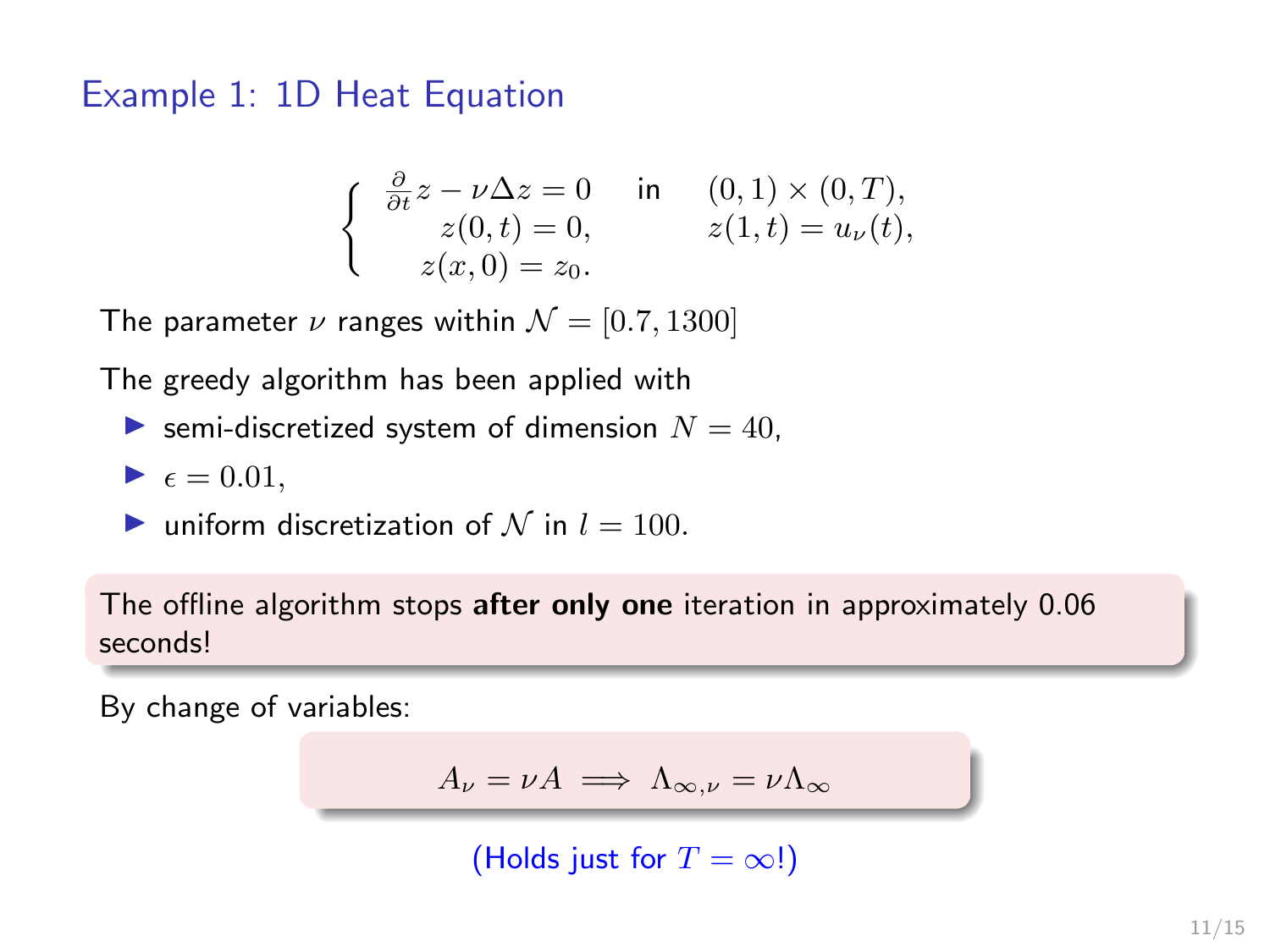# Example 1: 1D Heat Equation - Online part

We aim to steer the system

- If from  $z_0 = 0$  to  $z_1 = \sin(\pi x)$
- in time  $T = 0.1$

$$
\bullet \ \text{for } \nu = 23
$$

Calculation of the approximate Gramian is rather straightforward.

It is applied for construction of the optimal control.

It drives the system to final state  $z^1$  within the error  $|z^1-z(T)|=3.77\times 10^{-5}.$ 



Figure: Evolution of a) the approximate control and b) the solution of semi-discretized example problem.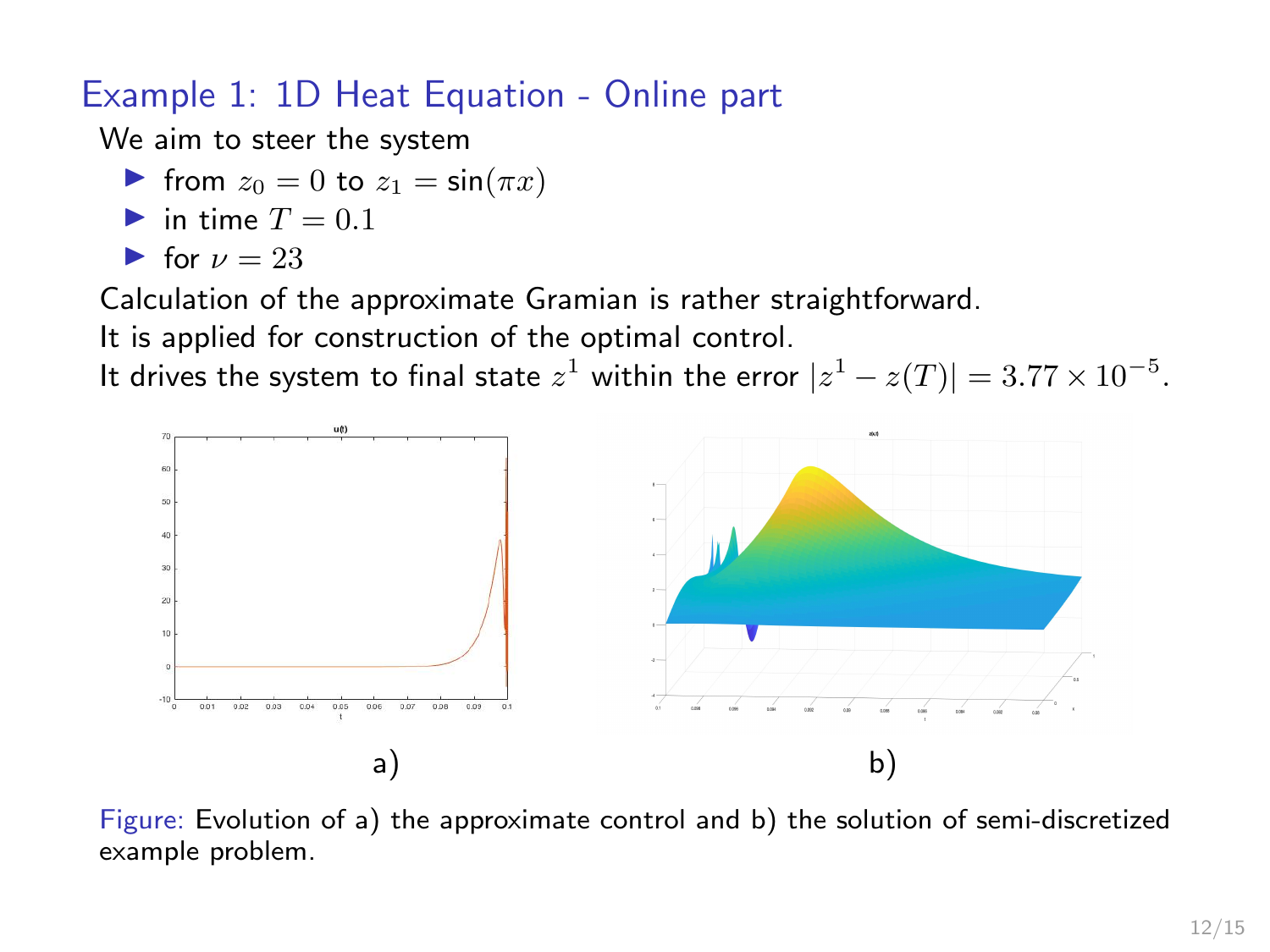### Example 2: Anisotropic 2D Heat Equation

$$
\frac{\partial}{\partial t} z - \Delta_{\nu} z = 0 \quad \text{in} \quad (0,1)^2 \times (0,T),
$$
  
\n
$$
z(x,t) = v_0(x,t), \quad \text{for} \quad x \in \partial([0,1]^2)
$$
  
\n
$$
z(x,0) = 0
$$
  
\n
$$
\Delta_{\nu} = \frac{\partial^2}{\partial x_1^2} + (1+\nu)\frac{\partial^2}{\partial x_2^2}, \qquad \nu \in \mathcal{N} = [0,1]
$$
  
\n
$$
v_0(x,t) = \begin{cases} u_{\nu}(t), & x_1 = 1 \\ 0, & \text{otherwise} \end{cases}
$$

The greedy algorithm has been applied with  $\epsilon = 0.05$  and the uniform discretization of N in  $l = 100$ .

|      | offline        | number        | online         |                                               |
|------|----------------|---------------|----------------|-----------------------------------------------|
| N    | run time $(s)$ | of iterations | run time $(s)$ | $  \Lambda_{\nu} - \Lambda_{\nu}^{\star}  _2$ |
| 100  | 110            | 15            | 0.03           | $1.2e-7$                                      |
| 900  | 7820           | 16            | 2.58           | $2.1e-7$                                      |
| 0000 | 40018          | 16            | 6.21           | $4.0e-7$                                      |

Table: Basic numerical indicators corresponding to different system dimensions N.  $\nu = 0.1$ .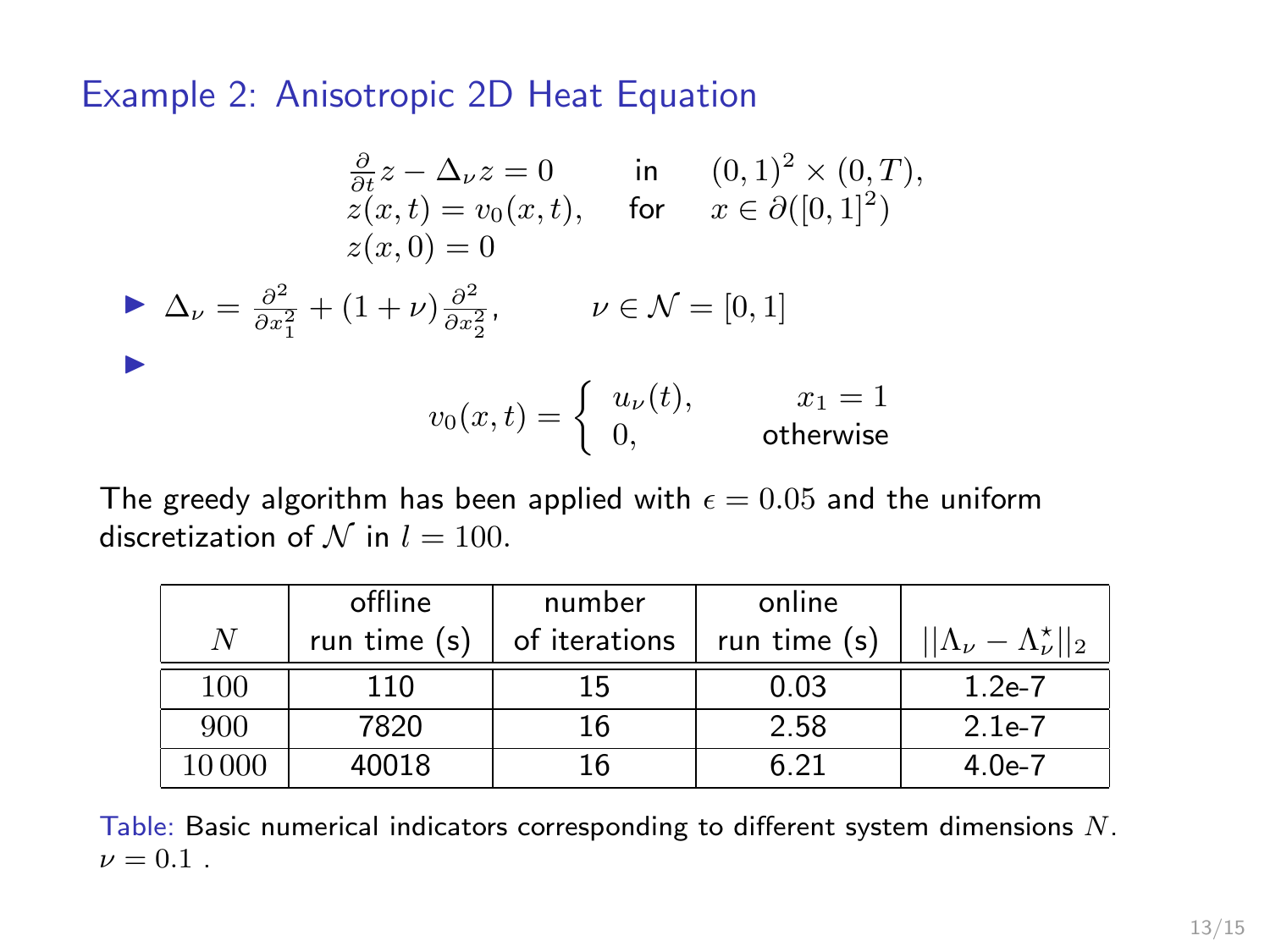### Example 2: Anisotropic 2D Heat Equation - Online part

We aim to steer the system

- $\triangleright$  from  $z_0 = 0$  to  $z_1 = \sin(\pi x_1) * \sin(\pi x_2)$
- in time  $T = 1$
- If for  $\nu = 0.1$
- and  $N = 10000$ .

 $\Lambda_{\infty,\nu}$  is approximated by a suitable linear combination of  $\Lambda_{\infty,i}$ ,  $i = 1..16$ .

Elapsed time is 6.21 s and the error is  $|z^1-z(T)|=9.7$ e-3.



Figure: a) Evolution of the approximate control and b) the states  $z(T)$  (dashed) and  $z^1$  for  $\nu = 0.1$  and  $N = 10000$  at  $T = 1$ .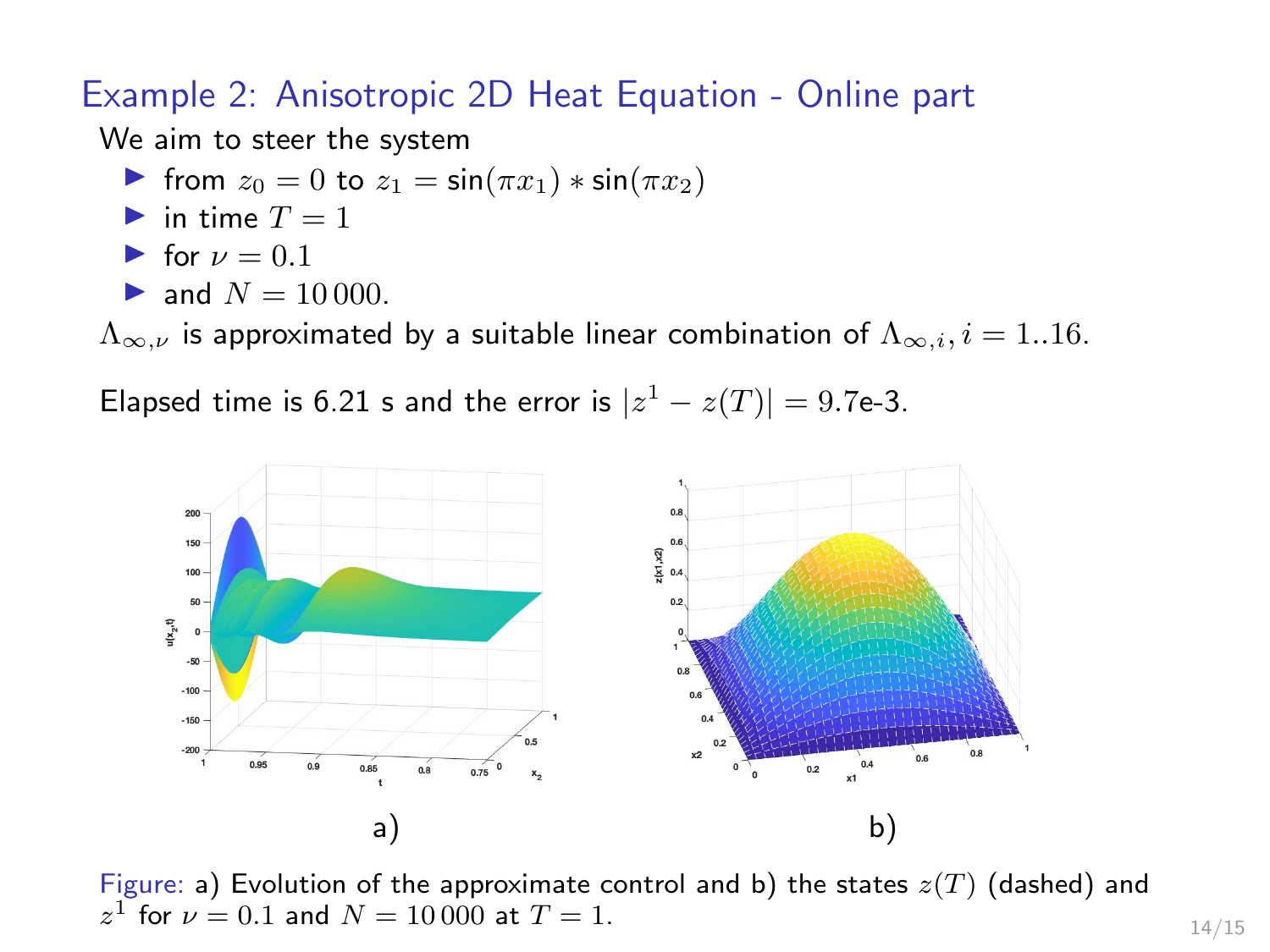# Conclusion

Done:

- $\triangleright$  Greedy algo for solving parameter dependent OLE
- **Provides approximation of infinite time control Gramians (independent of** initial and final data, and final time!)
- $\blacktriangleright$  Enables construction of optimal controls for dissipative systems Further work:
	- $\triangleright$  Differential Lyapunov equation
	- $\blacktriangleright$  It would provides approximation of finite time control Gramians
	- $\blacktriangleright$  Enables construction of optimal controls for non-dissipative systems